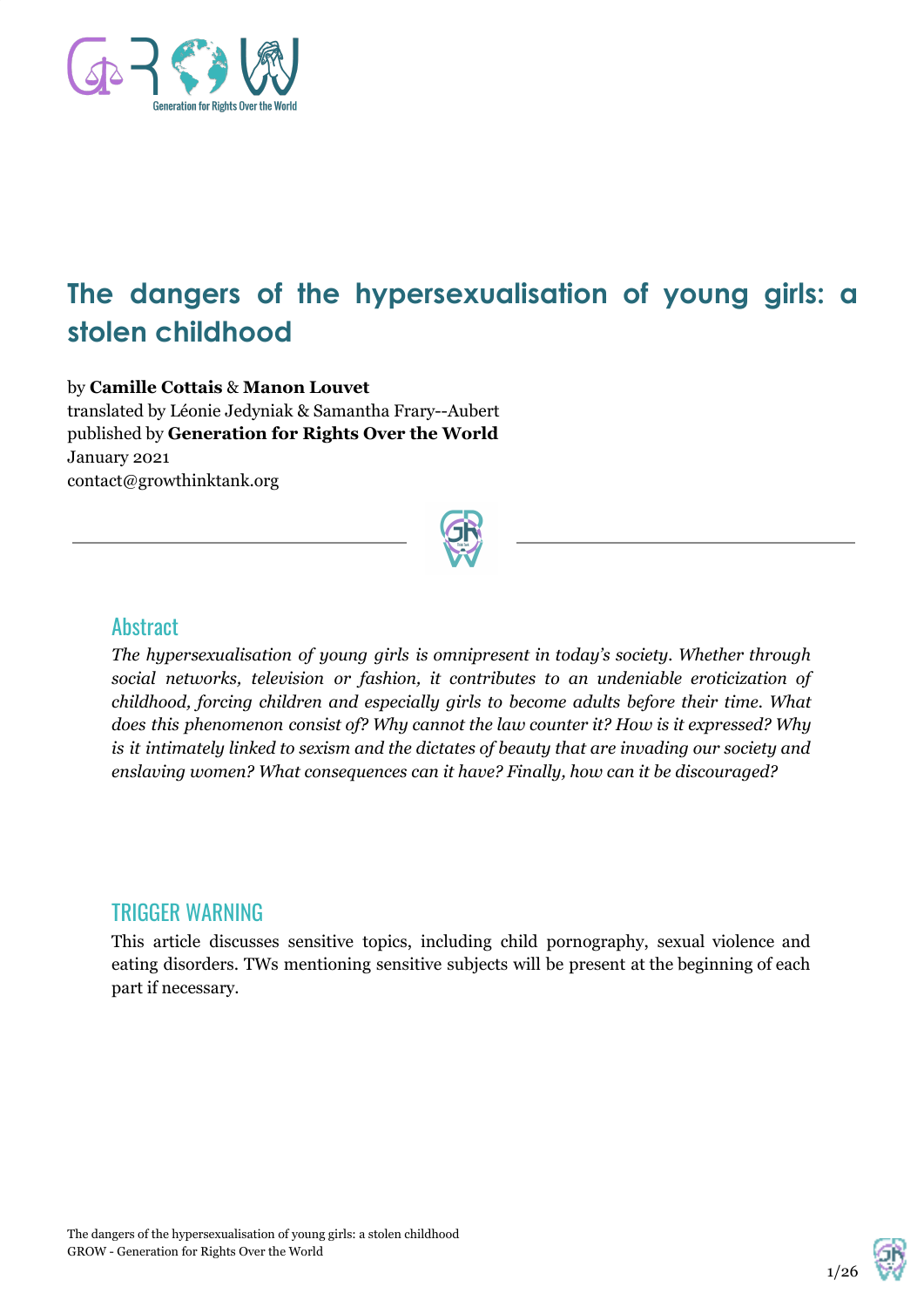

## SUMMARY

| What is the hypersexualisation of young girls?                                                       |      |
|------------------------------------------------------------------------------------------------------|------|
| The difficulty of defining hypersexualisation                                                        | p.3  |
| What does the law say? (TW: sexual violence)                                                         | p.3  |
|                                                                                                      | p.4  |
| How does hypersexualisation be developed and maintained in<br>our society?                           |      |
| A gendered socialisation                                                                             | p.7  |
| Hypersexualisation as a sexist phenomenon                                                            | p.7  |
| An eroticization of childhood                                                                        | p.8  |
|                                                                                                      | p.10 |
| Hypersexualisation through media and social networks                                                 | p.11 |
| The role of the film industry                                                                        | p.13 |
| The role of pornography in the hypersexualisation of young girls<br>(TW: paedo-criminality)          |      |
|                                                                                                      | p.14 |
| What does this entail?                                                                               |      |
| Diet culture and prepubescent anorexia (TW: EDs)                                                     | p.17 |
| « Child-grooming », a cyber-instrument of paedocriminals (TW: child<br>pornography, sexual violence) | p.17 |
| The boom of child pornography enabled by the complicity of porn                                      | p.18 |
| sites (TW: sexual violence, child pornography, rape)                                                 |      |
|                                                                                                      | p.19 |
| <b>Conclusion and possible solutions</b>                                                             | p.21 |

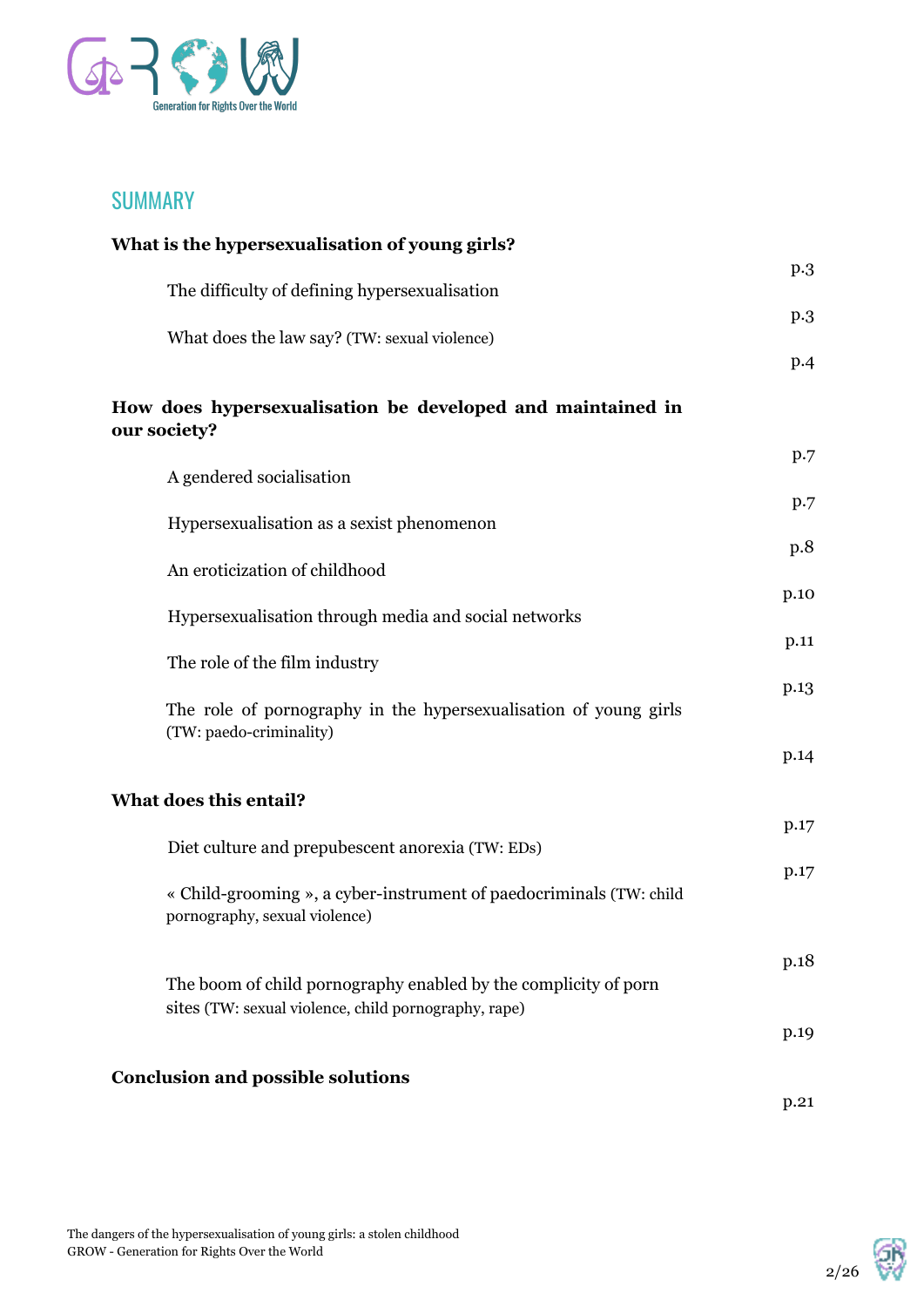

#### **"Hypersexualisation values the appearance at the expense of the being ; the possessions rather than knowledge." - Francine Descarries, Professor, Department of Sociology, Université du Québec à Montréal (UQAM)**

# What is the hypersexualisation of young girls?

Last August, the film *Mignonnes* directed by Maïmouna Doucouré caused controversy because of its alleged sexualization of pre-adolescent girls, particularly because of the American promotional poster broadcasted by Netflix. However, this is precisely what the film team wanted to denounce. The poster, which was taken from a deliberately embarrassing and sexualized scene, was misinterpreted by people who had not seen the film. A petition was even launched claiming that it promoted child pornography, and the director was so harassed on Twitter that she ended up leaving the social network.

In reality, the film brilliantly denounces the hypersexualisation of girls and teenage girls in our modern societies but also denounces the *male gaze*, through which this hypersexualisation occurs. The film analyses the causes leading to hypersexualisation, whether it be fashion, magazines, the search for popularity or, more generally, the desire to emancipate oneself and be perceived as an adult.

So, what is the hypersexualisation of young girls? How is it problematic and dangerous? How are young girls sexualised by a society that paradoxically wants to protect minors? To what extent does hypersexualisation resemble a form of violence against children? How are children increasingly pushed to become adults before their time?

#### **The difficulty of defining hypersexualisation**

The French dictionary *Larousse* defines hypersexualisation as "in society, the fact of giving an increasingly important place to sexuality, by multiplying references to it in the public space (media, advertising)", the hypersexualisation of young girls would then be tantamount to attributing sexual characteristics and behaviour to teenage girls, or even young girls. In 2012, former French Senator Chantal Jouanno explained in her report on this theme for the former French Minister of Solidarity Roselyne Bachelot the difficulties of defining what the hypersexualisation of young girls is. This term is indeed debated because, for many, it is often confused with the fact of having an active sexual life. However, for Chantal Jouanno, the hypersexualisation of girls "refers to the sexualisation of their expressions, postures or dress codes, which are considered too precocious"<sup>2</sup>. This would therefore consist of attitudes that children adopt, or are made to adopt, which are not in keeping with their age.

Despite the still small number of studies conducted on the subject, the birth of hypersexualisation of women can be traced back to the 1960s and 1970s. It appeared as an unwanted offspring of the liberation of morals and the demand for sexual equality. Sylvie Richard-Bessette, a specialist in feminism and sexuality, proposes a definition of the hypersexualisation of women with specific criteria. Chantal



<sup>1</sup> Definition proposed by *Larousse* dictionary. Available at: [https://www.larousse.fr/dictionnaires/francais/hypersexualisation/188139.](https://www.larousse.fr/dictionnaires/francais/hypersexualisation/188139)

<sup>2</sup> JOUANNO, C. (2012). Contre l'hypersexualisation, un nouveau combat pour l'égalité. *Vie-publique.fr*. [online] 5 Mar. Available at:<https://www.vie-publique.fr/sites/default/files/rapport/pdf/124000122.pdf> [Accessed: 29 Oct. 2020].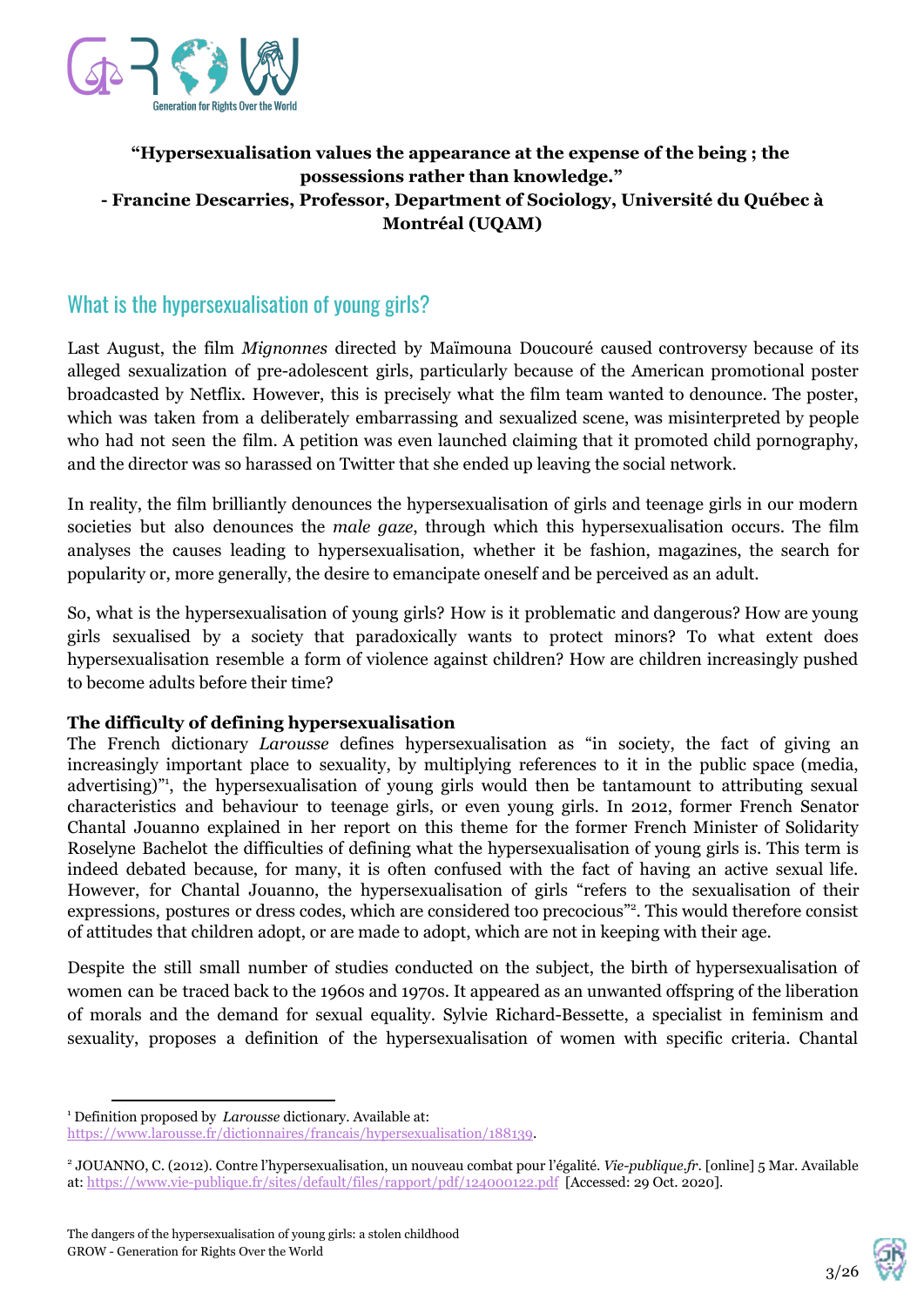

Jouanno then takes up this definition in her report: it is an "excessive use of body-oriented strategies in order to seduce". According to the author, "the hypersexualisation of the body is manifested by:

- Clothes that highlight parts of the body (décolleté, low-cut trousers, tight pullover, etc.).
- Accessories and products that significantly accentuate certain features and hide so-called flaws (make-up, jewellery, high heels, acrylic nails, hair colouring, padded cup bras, etc.).
- Body alterations that aim to highlight sexual characteristics or signals (removal of the body and genital hair, significant arm and buttock muscles, etc.).
- Surgical interventions that transform the body into an "artificial object": silicone breasts, lips swollen with collagen.
- Exaggerated body postures that send the signal of sexual availability: bulging breasts, opening the mouth, wiggling the hips, etc.
- Sexual behaviours that focus on genitality and the pleasure of the other."

In this case, the hypersexualisation of young girls would be a more or less conscious application and appropriation of these criteria by adolescent girls and, increasingly, by young girls. In this article, we will therefore focus on the analysis of this worrying phenomenon in Western societies, affecting mainly young girls between the ages of 8 and 15 ever since around the 1970s.

#### **What does the law say? (TW: sexual violence)**

The hypersexualisation of young girls calls into question certain rights enshrined in the 1989 International Convention on the Rights of the Child (CRC), which has been ratified by all 193 member states of the United Nations (UN), except for the United States. The United States has only signed it because in some American states it is perfectly legal to sentence a child to death, so ratification has not taken place. In this case, the CRC aims at eradicating all forms of violence, abuse and exploitation against children. Thus, Article 19-1 of the CRC<sup>3</sup> affirms the right of every child to protection against physical or mental violence, and Article 34<sup>4</sup> against exploitation and sexual abuse. However, hypersexualisation can be a form of mental violence towards these children who are subjected to conditioning, a way of life that goes against what is favourable to their good development. In the most extreme cases, this can even lead to sexual violence against them. Chantal Jouanno underlines it in her report on hypersexualisation. She uses the law, and in particular, the CRC, which came into force in France on September 2nd, 1990, to show that the hypersexualisation of children is problematic in our modern society. In particular, it puts forward the arguments of the best interests of the individual child and the dignity of the human person.

Concerning the principle of respect for the best interests of the individual child, Article 3-1 of the CRC states that: "In all actions concerning children, whether undertaken by public or private social welfare institutions, courts of law, administrative authorities or legislative bodies, the best interests of the individual child shall be a primary consideration."<sup>5</sup> Therefore, the notion of the best interests of the individual child can be understood as preventing manipulation of minors by adults and to ensure their

5 Ibid.



<sup>3</sup> UNICEF, International Convention on the Rights of the Child, November 20th in 1989, Article 19-1: "States Parties shall take all appropriate legislative, administrative, social and educational measures to protect the child from all forms of physical or mental violence, injury or abuse, neglect or negligent treatment, maltreatment or exploitation, including sexual abuse, while in the care of parent(s), legal guardian(s) or any other person who has the care of the child.". Available at: <https://www.unicef.fr/sites/default/files/convention-des-droits-de-lenfant.pdf>.

<sup>4</sup> Ibid. Article 34 : "States Parties undertake to protect the child from all forms of sexual exploitation and sexual abuse. To this end, States shall in particular take all appropriate national, bilateral and multilateral measures to prevent: a - the inducement or coercion of children to engage in any unlawful sexual activity; b - the exploitative use of children in prostitution or other unlawful sexual practices; c - the exploitative use of children in pornographic performances or materials."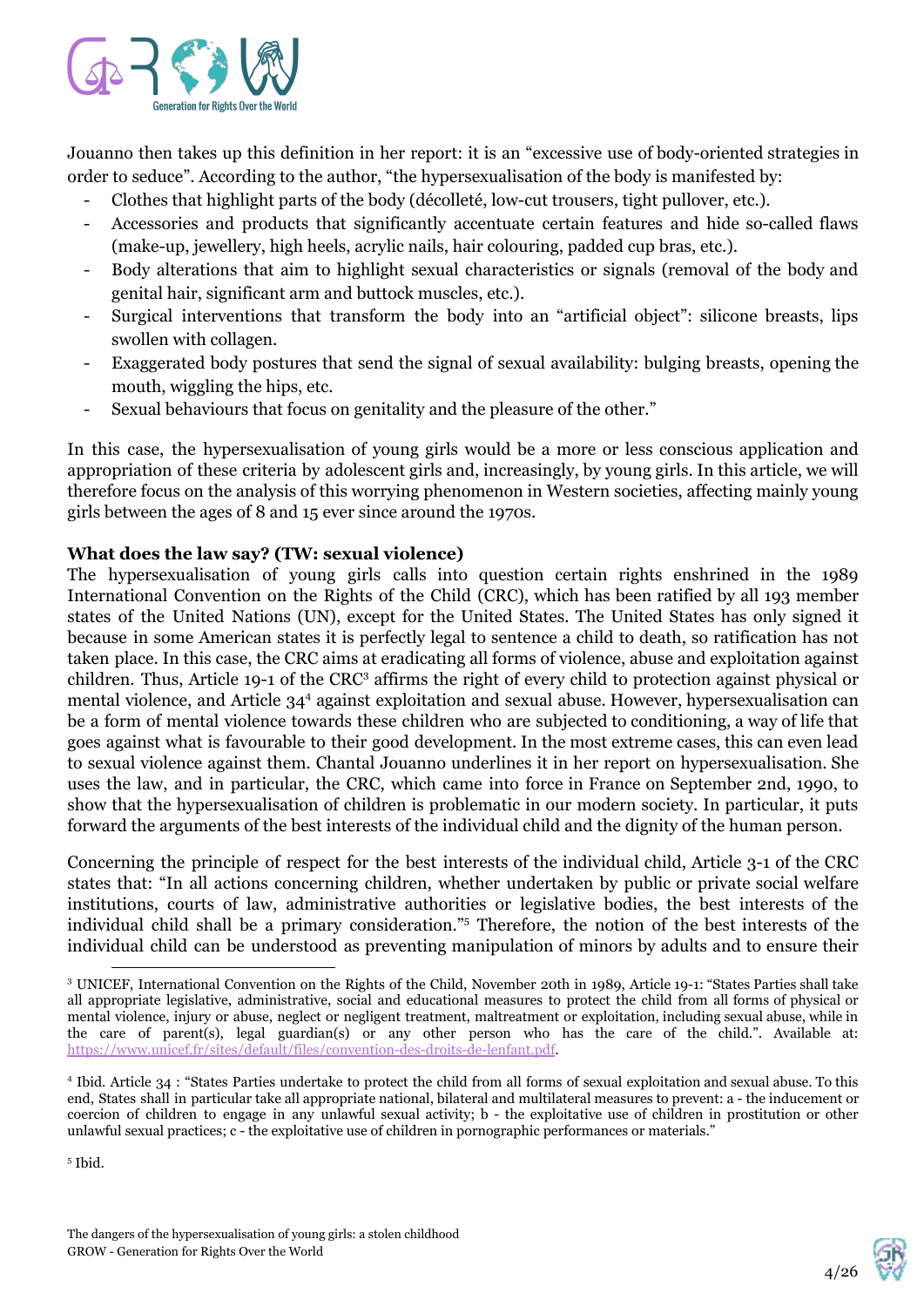

proper personal development: "This ensures that a child is not used as an instrument of adults' dreams and wishes and that the construction of the child's personality and the environment in which he or she evolves are respected in an age-appropriate manner by promoting the love that he or she needs to develop."<sup>6</sup> Finally, in France, since 2007, Article L.112-4 of the Social Action and Family Code has required that the interests of the child be taken into account in all decisions concerning them. It is therefore possible for legal professionals to use these texts, which come from different levels (national and international), to intervene and legislate on issues of hypersexualization of young girls, in order to protect them and enforce the principle of respect for their best interests.

It is also possible to enforce the principle of respect for the human dignity of every human being to oppose oneself to the hypersexualisation of girls. According to the Jouanno report, the commonly accepted legal definition of human dignity is as follows: "a principle which prohibits subjecting a human being to any form of subjection and degradation, to consider them as an object in total dependence on the power of others."<sup>7</sup> Thus, the right to human dignity is the recognition of the existence of an individual and what enables them to benefit from rights. In France, the famous decision of the Council of State of October  $27$ th of 1995 in Morsang sur Orge<sup>8</sup> goes further: in this decision, respect for the right to a dignified life can justify the prohibition of humiliating entertainment, even if the participants consent. This principle also aims at protecting children, as there is a desire not to show scenes in which the human condition is degraded to minors who might assimilate these practices to normality. In this case, it is possible to apply this principle regarding minors to combat their hypersexualisation, a treatment that is degrading for the individual in question.

Indeed, after 2012, the law on beauty contests known as "mini-miss" in France has been revised. These events, originally from the United States, consist of a competition of girls based on physical criteria. They parade in different outfits in front of a jury which, in the end, must elect its favourite. However, according to the Jouanno report, these events run counter to the best interests of children and respect for their human dignity. Indeed, in the name of the Morsang sur Orge EC 1995 judgment, entertainment that degrades the image of human beings cannot be tolerated. In fact, when the organisers of these competitions were asked about the possibility of extending this competition to little boys from a gender perspective, they responded that boys did not have to "stoop down"<sup>9</sup> to this. This is why, in 2014, the National Assembly voted in favour of banning "mini-miss" competitions for children under the age of 13. For competitions open to 13-16 year-olds, prior authorisation must be sought to organise the event following certain rules, such as the ban on parades in swimming costumes. If this procedure is not



<sup>6</sup> JOUANNO, C. (2012). Contre l'hypersexualisation, un nouveau combat pour l'égalité. *Vie-publique.fr*. [online] 5 Mar. Available at:<https://www.vie-publique.fr/sites/default/files/rapport/pdf/124000122.pdf> [Accessed: 29 Oct. 2020].

<sup>7</sup> JOUANNO, C. (2012). Contre l'hypersexualisation, un nouveau combat pour l'égalité. *Vie-publique.fr*. [online] 5 Mar. Available at:<https://www.vie-publique.fr/sites/default/files/rapport/pdf/124000122.pdf> [Accessed: 29 Oct. 2020].

<sup>8</sup> Decision of the Council of State of October 27th in 1995, Commune of Morsang-sur-Orge and City of Aix en Provence : "The Council of State has ruled that respect for the dignity of the human person is a component of public order. Consequently, the authority vested with the power of municipal police may prohibit an attraction that is detrimental to it, even in the absence of specific local circumstances, by using its general police power." Available at: specific local circumstances, by using its general police power.". Available at: [https://www.conseil-etat.fr/ressources/decisions-contentieuses/les-grandes-decisions-du-conseil-d-etat/conseil-d-etat-27-octo](https://www.conseil-etat.fr/ressources/decisions-contentieuses/les-grandes-decisions-du-conseil-d-etat/conseil-d-etat-27-octobre-1995-commune-de-morsang-sur-orge-et-ville-d-aix-en-provence) [bre-1995-commune-de-morsang-sur-orge-et-ville-d-aix-en-provence](https://www.conseil-etat.fr/ressources/decisions-contentieuses/les-grandes-decisions-du-conseil-d-etat/conseil-d-etat-27-octobre-1995-commune-de-morsang-sur-orge-et-ville-d-aix-en-provence).

<sup>9</sup> PELISSIER, P. (2012). L'élection des Mini-Miss pas très à cheval sur sa charte éthique. *Lemonde.fr*. [online] May 25. Available at:

[https://www.lemonde.fr/societe/article/2012/05/25/l-election-des-mini-miss-pas-tres-a-cheval-sur-sa-charte-ethique\\_170754](https://www.lemonde.fr/societe/article/2012/05/25/l-election-des-mini-miss-pas-tres-a-cheval-sur-sa-charte-ethique_1707549_3224.html) [9\\_3224.html](https://www.lemonde.fr/societe/article/2012/05/25/l-election-des-mini-miss-pas-tres-a-cheval-sur-sa-charte-ethique_1707549_3224.html) [Accessed 15 Oct. 2020].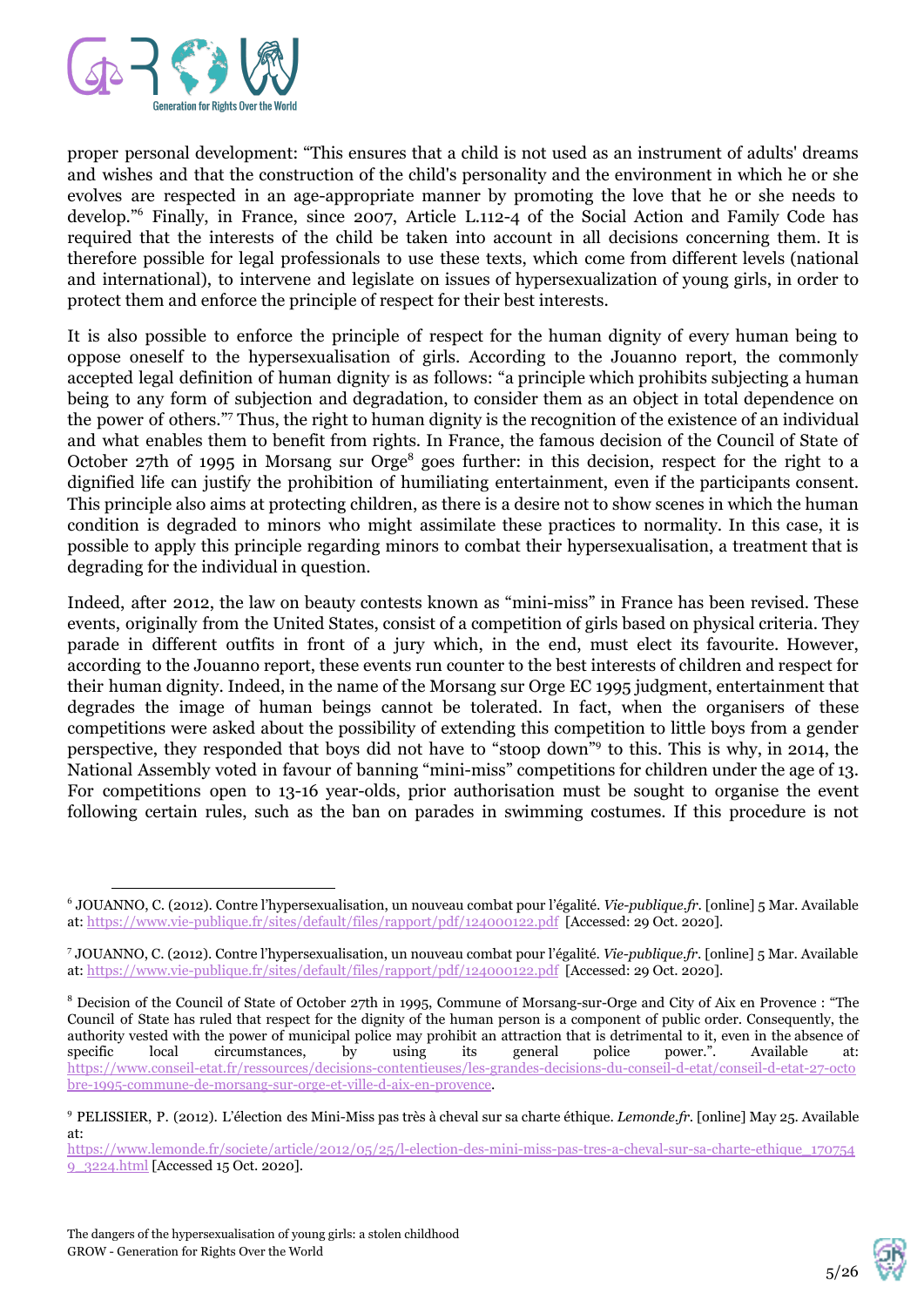

respected, the organisers expose themselves to a fine of  $\epsilon_{1,500}$  and, in the event of a repeat offence, €3,000.

The image of children, especially in advertising, is increasingly regulated, notably by the French law of July 12th, 1990<sup>10</sup> on child models. First of all, it is written in the Labour Code that children are obliged to go to school until they are at least 16 years old. It is also forbidden to hire a child under the age of 16 in the world of cinema, show business, modelling or television without prior parental consent (Article L.7124-1 of the Labour Code<sup>11</sup>). Some European States go further in their regulations. In Denmark, for example, since 1997, the law has prohibited the use of children under 14 in television advertising, unless their presence is indispensable or the product directly concerns them. This is also the case in Spain. In the United Kingdom, children can only be used in advertising if they are offering products or services which they might be interested in buying. Similarly, in France, more and more professionals are fighting to tighten legislation on the representation of children in advertising. In 2011, following the *Vogue* media scandal (detailed below), more than 150 doctors, children's specialists, associations, parents, teachers, etc. gathered together in the Petition against the eroticization of images of children in all forms of advertising, having collected around 12,000 signatures. Dr Elisabeth Pino emphasizes about this petition "that it is not a question of wanting to moralize all advertising. It is a reminder that the child cannot be a model like any other, because of their subjection to adults".<sup>12</sup> As a result of this petition, the Charter for the Protection of Children in the Media was adopted in February 2012 to set clear limits to the hypersexualisation of children in advertising:

"*Article 7: Not to broadcast, including in advertising spaces, hypersexualised images of children, girls* and boys alike: - in an erotic setting, - or wearing clothing, accessories or make-up with strong erotic *connotations.*

*Article 8: Not to disseminate violent or sexist behavioural stereotypes. Article 9: Not to present the manifestations of hypersexualisation in a complacent manner.*" 13

To protect the child from hypersexualisation, the regulation of the use of their image (in advertising, in beauty contests) is therefore becoming increasingly strict. Nevertheless, legislation on the subject often proves to be complex and there are still many obstacles, in particular the difficulties of ruling on what happens in the family setting. Indeed, it is often mothers who push their daughter(s) to take part in these activities based on physical appearance. However, if parental consent is given, it is difficult for the state



<sup>&</sup>lt;sup>10</sup> Interministerial Circular N°2007/ 19 DGT/DPM/ of December 20th of 2007 relating to the application of Articles L.763-1 (L.7123-1 ) and following of the Labour Code relating to the employment of models and model agencies : "Law n°90-603 of July 12th of 1990 relating to model agencies and the protection of children and adults working as models, and decree n°92-962 of September 9th of 1992 as amended relating to model agencies and the protection of children and adults exercising the activity of model are intended to regulate the profession of model agency (employer of the model) as well as the working conditions of child and adult models through the introduction of prior administrative control (licence and approval) and to create protective provisions, in particular with regard to children." Available at: [http://www.wk-rh.fr/actualites/upload/circulairedgtdpm200719du201207.pdf.](http://www.wk-rh.fr/actualites/upload/circulairedgtdpm200719du201207.pdf)

<sup>11</sup> Labour Code, Article L. 7123-1 : "A child under the age of sixteen years may not, without prior individual authorisation, granted by the administrative authority, be employed or produced in any capacity whatsoever : 1° In an entertainment company, whether sedentary or itinerant ; 2° In a film, radio, television or sound recording company ; 3° With a view to exercising a modeling activity within the meaning of article L. 7123-2.". Available at: [https://www.legifrance.gouv.fr/codes/id/LEGIARTI000042442669/2021-04-20/.](https://www.legifrance.gouv.fr/codes/id/LEGIARTI000042442669/2021-04-20/)

<sup>12</sup> Petition against the eroticization of images of children in all forms of advertising, *petitionpublique.f*r. Available at: [http://petitionpublique.fr/Default.aspx?pi=P2011N6214.](http://petitionpublique.fr/Default.aspx?pi=P2011N6214)

<sup>&</sup>lt;sup>13</sup> Conseil Supérieur de l'audiovisuel. (2012). Charter for the protection of children in the media. [online] Feb. 2012. Available at: [https://www.csa.fr/Reguler/Espace-juridique/Les-relations-du-CSA-avec-les-editeurs/Chartes/Charte-Protection-de-l-enfant](https://www.csa.fr/Reguler/Espace-juridique/Les-relations-du-CSA-avec-les-editeurs/Chartes/Charte-Protection-de-l-enfant-dans-les-medias-Fevrier-2012)[dans-les-medias-Fevrier-2012.](https://www.csa.fr/Reguler/Espace-juridique/Les-relations-du-CSA-avec-les-editeurs/Chartes/Charte-Protection-de-l-enfant-dans-les-medias-Fevrier-2012)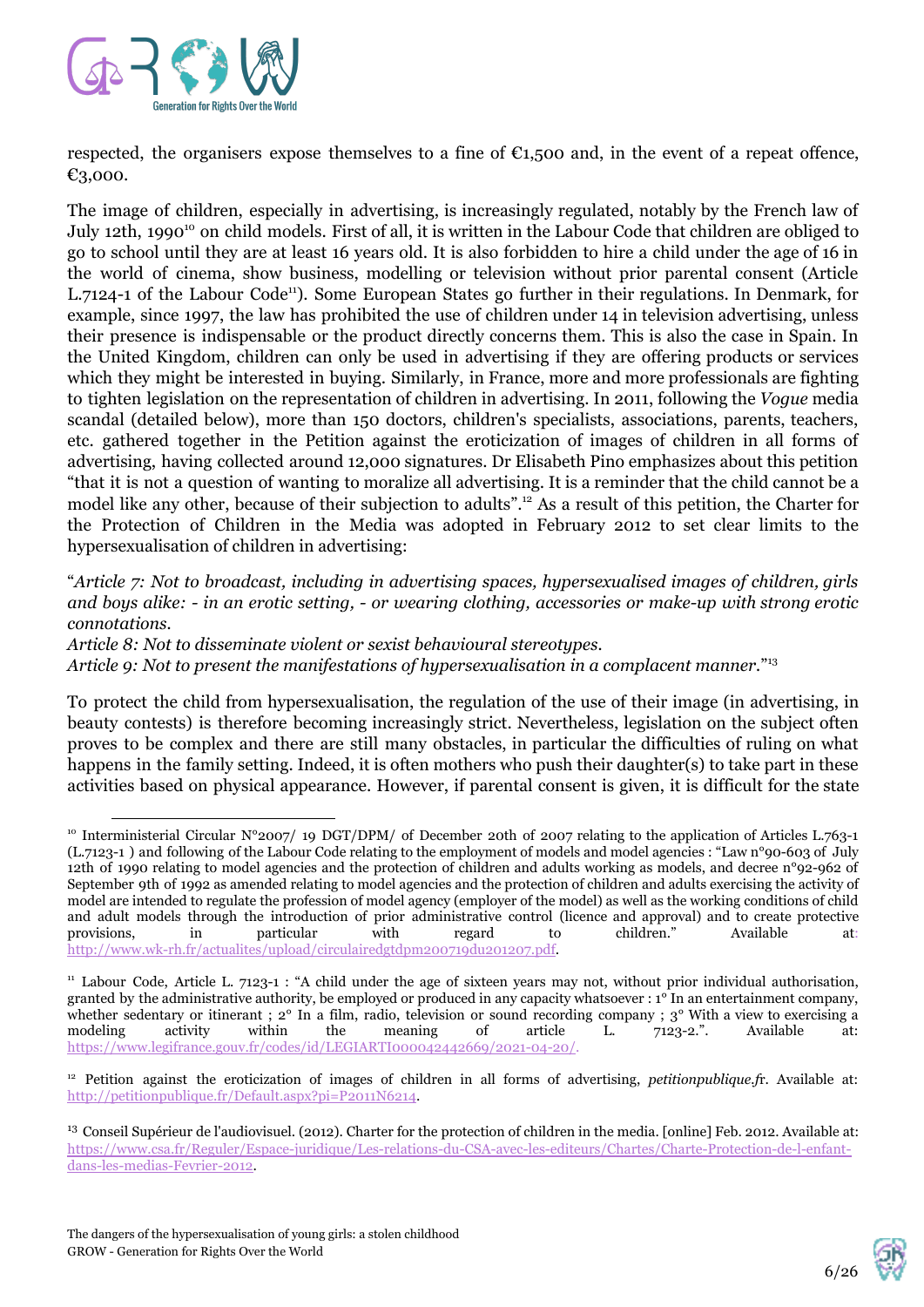

to interfere in the private lives of individuals. Moreover, these child protection rules in advertising and art often come into confrontation with the freedom to create. In 2007 Christine Reichenbach, Director of the Advertisers' Union, explained: "*There are only a very small number of court decisions concerning of ences against decency or propriety in advertising, due to the courts' great tolerance of artistic creation and the dif iculty for the judge to rule on this type of case."* Thus, despite some progress, it is 14 still too little given the extent of the place that the hypersexualisation of children already occupies in our society.

### How does hypersexualisation be developed and maintained in our society?

#### **A gendered socialisation**

The hypersexualisation of children particularly affects girls and adolescent girls. It cannot be separated from the sexism of our society. The sexualisation of children is above all a social phenomenon. Socialization is the process by which members of a society integrate the social norms, specific skills and behaviours necessary for them to function in society within the group of which they are a part of. However, our socialization is sexist. Differentiated education for girls and boys creates contradictory expectations and behaviours. Children do not internalise the same things because they are born a girl or a boy. This conditioning according to predetermined patterns begins at birth with the family, the first instance of socialisation, and then with the media, fashion, advertising, music, etc. which reflect society's expectations.

Gender and sexist socialisation lead, for example, little girls to see themselves only as aesthetic objects and to dream of becoming models, singers or actresses. One can think, for example, of online game sites "for girls" where the various games consist of hairdressing, dressing or putting make-up on models. These games focus on presenting oneself and how one looks. We learn to put ourselves on stage, to please, to be just an object of beauty. We know that girls' aesthetic prowess is much more valued by those around them than their intellectual prowess. Parents are also more likely to protect and help girls while allowing boys to be active and independent. Girls are constantly brought back into parent-controlled spaces and their toys promote physical closeness and verbal interaction, while boys' toys keep them away from parents and encourage physical activity and motor activity. Finally, anger management is different for a little boy, for whom it is more tolerated than for a little girl who is brought back into order and for whom more emotional control is expected. These differentiated behaviours lock each sex into sectarian expectations and create behavioural traits that are not biological. The latter directly reinforce the sexualisation of girls and women, since they contribute to locking them into a subordinate and passive role. Gendered socialisation only values women for their appearance, thereby destroying their self-esteem and thus sometimes their ambition at an age when they are expected to make educational and career choices.

The sexualisation of children is also rooted in gendered marketing, which reinforces a gendered identity from an early age. In 2011, the famous French brand *Petit Bateau* caused a scandal when it marketed pink baby bodies with the words "pretty, stubborn, funny, soft, elegant, beautiful" and blue "courageous, strong, proud, valiant, robust, cunning, determined, mischievous, cool". Yet this obsession with generationalising babies from birth according to a binary and archaic (as well as heteronormative)



<sup>14</sup> JOUANNO, C. (2012). Contre l'hypersexualisation, un nouveau combat pour l'égalité. *Vie-publique.fr*. [online] 5 Mar. Available at:<https://www.vie-publique.fr/sites/default/files/rapport/pdf/124000122.pdf> [Accessed: 29 Oct. 2020].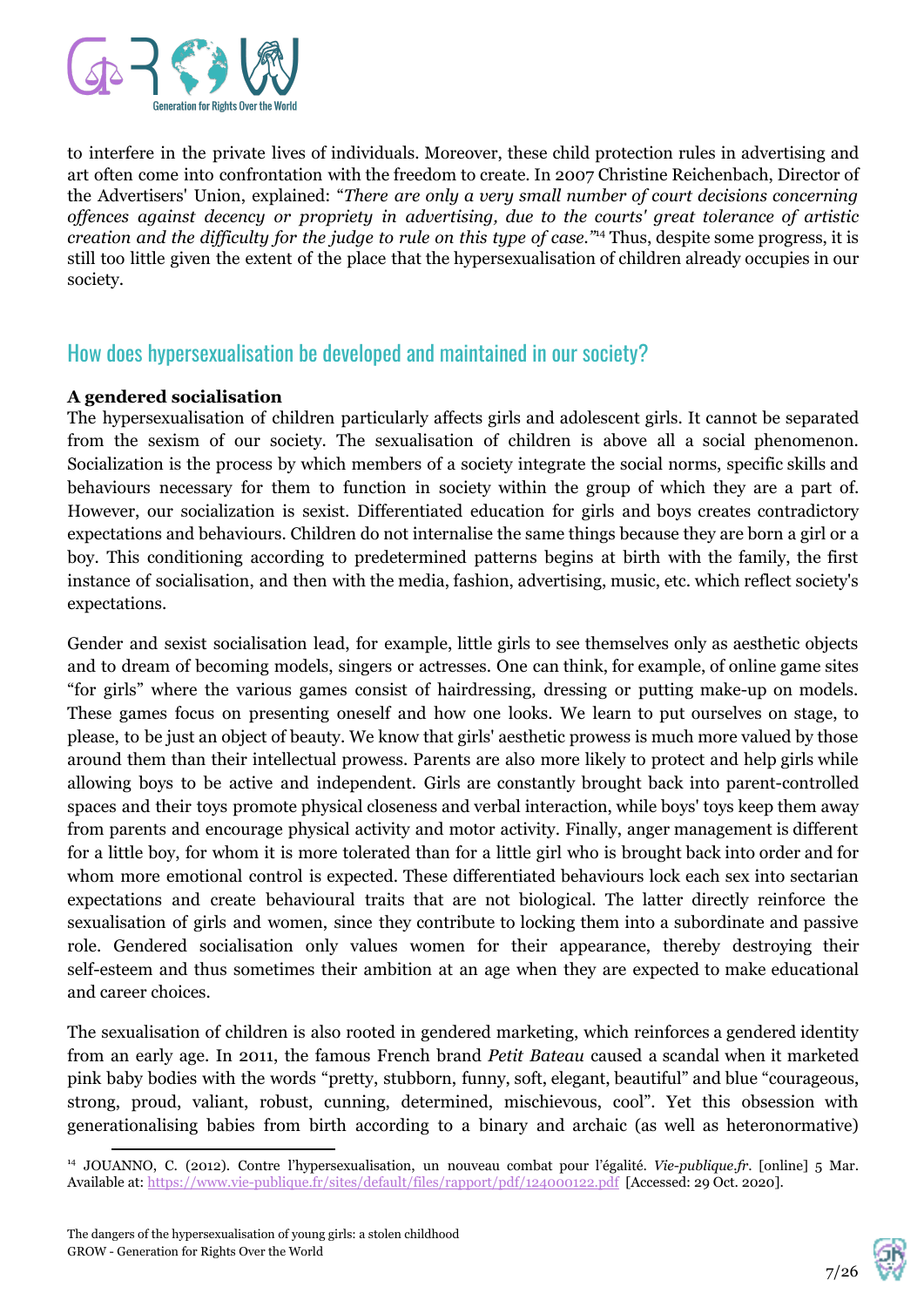

male/female vision is omnipresent in fashion and the toy market. It is also significant that the association of *pink* for girls and *blue* for boys only dates back to the explosion of gendered marketing in the West in the 1980s, whereas it was rather the opposite before. Insisting on so-called male/female differences allows the consumer society to sell according to characteristics that are not biological but are constructed from scratch by socialisation.

In the same way, in children's toy catalogues or even on shop shelves, this differentiation is visible. In the majority of cases, we find toys "for girls" related to cooking, beauty, housework, animals, and therefore part of the family context, private space and care (of oneself or others). On the contrary, toys "for boys" are related to transport, sports, superheroes or DIY, i.e. areas outside the family space. When you know that the two sentences pronounced by the first Barbie doll were "*Maths is dif icult*" and "*I love shopping !*" we cannot ignore the sexist dimension of this gendered marketing.

In magazines for teenagers but also adults, women are photographed as objects, staged for the gaze of others, a gaze that is often masculine. In *Ways of seeing*<sup>15</sup> (1972), the British writer John Berger decrees "*Men act and women appear. Men look at women. Women watch themselves being looked at*", which means, men look, they are subjects, while women are looked at, they are the objects of male desires and fantasies. This observation was taken up by the British film critic and feminist Laura Mulvey who, in 1975, theorised the *male gaze*<sup>16</sup>. This concept refers to the imbalance of power at work in cultural productions, where the dominant gaze is that of the heterosexual man. It can also be applied to magazines. The viewer or observer is forced to adopt the hegemonic male point of view, presented as neutral. This androcentrism is found in the cinema but also in the entirety of our society, where representations of women are only representations of male pleasure. This pattern is already present during childhood, where girls are taught to define themselves according to validation and in the eyes of the other, i.e. the boys. The images presented to girls do not represent their diversity, always based on the same stereotyped models.

#### **Hypersexualisation as a sexist phenomenon**

In a 2009 report for CALACS (Centre d'Aide et de Lutte contre les Agressions à Caractère Sexuel), Quebec researchers Lucie Poitier and Joane Garon stated that: "*Hypersexualisation is fundamentally sexist (...) It can have important consequences, particularly on our ways of thinking and acting, on our* sexuality and male-female relations."<sup>17</sup> The hypersexualisation of women and girls is indeed linked to the sexism of the patriarchal society. It is both a consequence and a cause since it keeps women in a subordinate role and accentuates gender inequalities. Further on, they add: "*Hypersexualisation is a worrying phenomenon that contributes to sexual assault and violence against women. Indeed, a growing number of magazines, videos, calendars, toys, music stars, pornographic websites and advertisements of all kinds are daily emphasizing the message that girls' and women's bodies can be used, exploited, sold and assaulted.*" 18



<sup>15</sup> BERGÉ, J. & DIBB, M. (1972). *Ways of seeing.* Londres. Éd. BBC Enterprises.

<sup>&</sup>lt;sup>16</sup> MULVEY, L. (1975). Plaisir visuel et cinéma narratif. *Screen*, vol. 16, n° 3. CinémAction.

<sup>17</sup> POIRIER, L. & GARON, J. (2009) Hypersexualisation ? Guide pratique d'information et d'action. CALACS de Rimouski. Available at : [http://www.rqcalacs.qc.ca/publicfiles/volume\\_final.pdf](http://www.rqcalacs.qc.ca/publicfiles/volume_final.pdf)

 $18$  Ibid.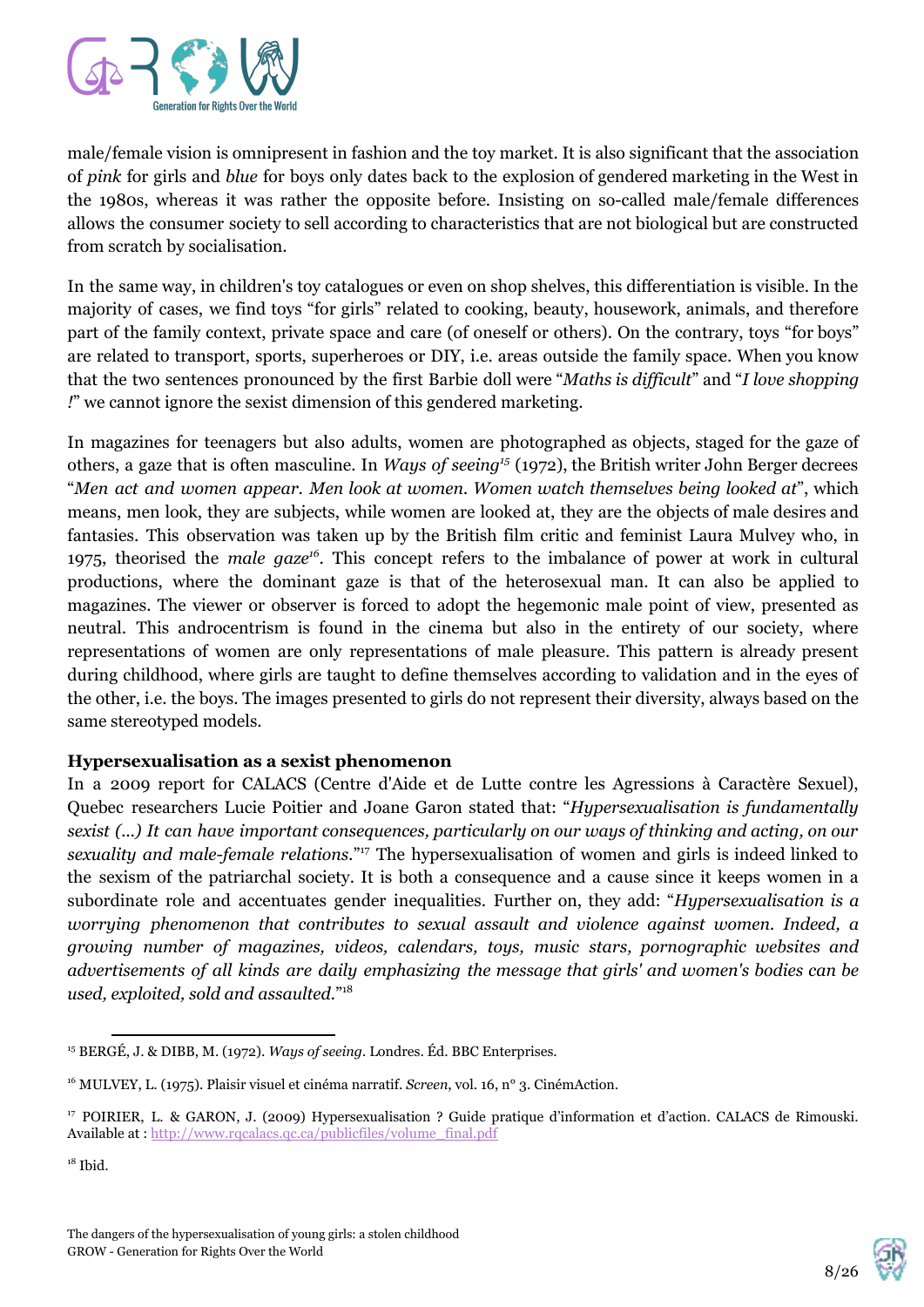

As girls are future women, they are already affected by sexism and their hypersexualisation. Added to this is the oppression and sexualisation of women in society at large, as well as beauty dictates increasingly associated with thinness, youth and sexuality. The feminine ideal is becoming more and more similar to the body of a child, shapeless and hairless, as evidenced by the diktat of integral hair removal. Marketing pushes women to fear ageing and gaining weight, and these concerns are echoed from an early age. To be beautiful, you have to be young: wrinkles are erased, white hair is dyed, breasts are straightened. This ageism (age discrimination) affects men and women very differently. While women must appear eternally young and unchanged, men's old age is often presented as synonymous with maturity, or even valued aesthetically (salt and pepper hair, wrinkles). There is every reason to believe that with age, women become uglier while men improve and mature. As Mona Chollet, a Swiss essayist, notes in *Sorcières, 'men don't age better than women; they only have the right to age*<sup>19</sup>.

The double phenomenon of objectification and sexualisation of women is particularly visible in advertising, where women are frequently presented as trophies to be seduced, whose bodies are used to sell a product whether it is shampoo, deodorant, perfume, but also yoghurt, chocolate, toilet paper, mineral water, handbag, car, beer, etc.

From school onwards, this constant control of girls' bodies is already visible, notably through dress codes and other school regulations which are giving a differentiated treatment according to the gender of the pupils. A movement was born last September in France to protest against these sexist injunctions, carried by the *#14September* and *#Balancetonbahut* on social networks. Among these restrictions are the banning of crop tops, cleavage or even skirts or dresses considered too short. These rules, which are all the more absurd in hot weather, show to what extent girls and teenagers are seen as sexual objects. Their justification is classic: these outfits would be "provocative" or "distracting" boys. In addition to its reinforcement of heteronormativity, this semblance of justification fits perfectly in a society marked by a culture of rape, where women are blamed for their behaviour, particularly when they are victims of sexual assault, instead of educating or questioning the behaviour of men.

The government's reaction to this event also made the headlines. The French Minister of National Education, Jean-Michel Blanquer, declared on RTL radio that pupils only had to dress in a "republican way" with "normal dress" as if the dress codes were all aimed at pupils in an egalitarian way. This is tantamount to denying that these restrictions mainly affect girls, but also disadvantaged and/or racialized people, both girls and boys, who are stigmatised because of jogging, caps or hoods considered to be attributes of young people "from the street". By "republican dress", the government thus means neutral dress, i.e. modelled on a white male socially privileged subject and conforming to gender norms.

In reality, these regulations are based above all on the hypersexualisation of children and adolescents, crop tops or skirts not being sexual clothing in themselves, but only made to look like that by adults. This also sends the message to boys that they are unable to control their impulses, and that girls must therefore adapt to them. These regulations do nothing to create a work environment, especially in hot weather; preventing girls from dressing according to the season on the pretext of not wanting to distract boys proves that male comfort is valued more than female comfort.



<sup>19</sup> CHOLLET, M. (2018). *Sorcières. La puissance invaincue des femmes*. Paris. Éd. Zones.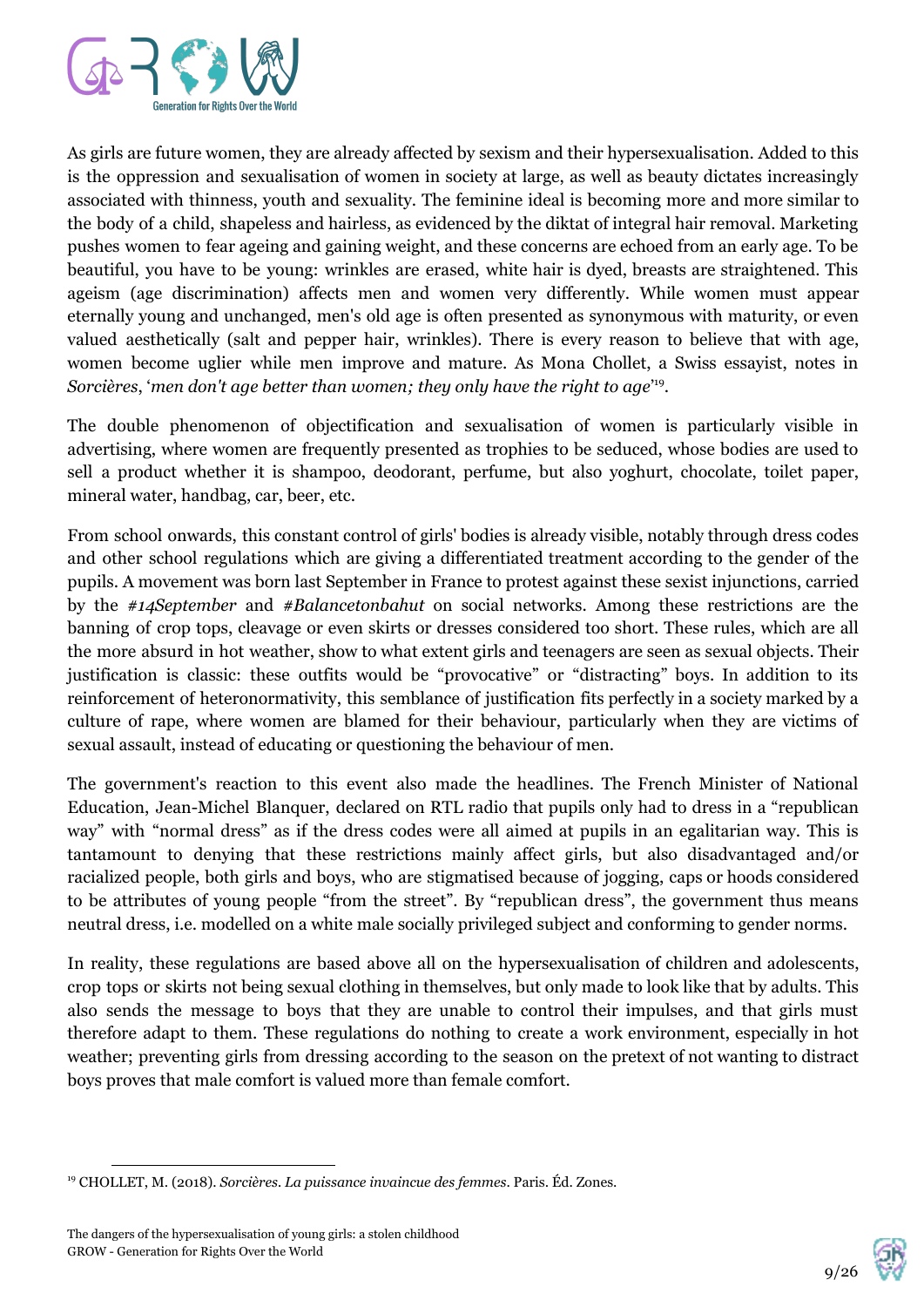

#### **An eroticization of childhood**

The hypersexualisation of children is taking place in a society where the boundaries between generations are becoming increasingly blurred, particularly between children and adolescents. Pre-adolescent girls are the most affected by this phenomenon, under constant pressure to appear as under-age adolescents and then under-age adults. For example, girls' fashion is increasingly modelled on teenage fashion, and marketing as a whole seeks to break the age barrier to encourage girls to behave like teenagers.

*Vogue* caused a scandal in December of 2010 by having little girls dressed and made up like "femme fatale" (high heels, seductive attitude, suggestive poses...). However, this eroticization of children is omnipresent in society. Bratz dolls are a good example. These dolls are very strongly sexualized, even though they are intended for girls and are supposed to represent young teenagers: excessive make-up, 'sexy' clothes (heeled boots, leather tops, mini skirts...), faces that seem to have been redone and measurements that are even more unrealistic than those of the Barbie dolls. There are even "baby Bratz", supposed to be babies but with the same pulpy lips, the same make-up, the same skeletal body and the same crop tops or other miniskirts.

Although they are relatively small and limited in Europe, mini-miss contests are frequent and are real entertainment in some English-speaking countries, with the United States leading the way. Far from being innocent "princess contests", this type of contest is shocking because of the youthfulness of the participants and their undeniable hypersexualisation. Make-up, evening gowns, long hair, heels, fake nails, suggestive poses, sometimes even in swimming costumes, etc. Very often, far from being the child's wish, it is the mothers who push their daughters, sometimes as young as two years old, to take part in these contests. But what are the values conveyed by this kind of competition? That you have to be beautiful to succeed? That you have to crush your opponent to reach the top of the podium? That you have to conform to the prevailing norms to be famous and rich (these competitions are sometimes rewarded with thousands of dollars)?

At the same time, this phenomenon is accompanied by a rejuvenation of the models. Sometimes from the age of 10 or 12, these young girls are asked to take "sexy" poses, to play out their sexuality, even though they are barely pubescent!

To further reduce the barrier between children and teenage girls, brands have ended up inventing a new category for pre-adolescent girls: "tweens". This, in fact, makes it possible to sell "transitional" products aimed at teenage girls to children. However, it is doubtful whether these products are useful at their age, such as make-up or bras, but also sometimes g-strings, mini skirts or even children's heeled shoes. What's the point of having shoes with heels in size 25 or padded bras in size 65A?

Girls are starting to wear bras earlier and earlier, even before their breasts appear at puberty. In supermarkets, sales often start at 70A, which would be the equivalent of the size of an eight-year-old girl. Some bras for girls are even padded. In 2011, several major brands such as *La Redoute*, *Les 3Suisses* and *Abercrombie* had caused controversy by selling push-up bras and swimwear for 8-14-year-olds. The same applies with the first hair removal, taking place earlier and earlier, sometimes before puberty.

Some institutes have been offering "mini-spas" for little girls for several years now. They are very frequent in the United States but also present in France. For example, the Mini Kid Spa in Paris offers facial care, hairdressing, make-up or even nail polish for girls aged between 6 and 15 years old. In the

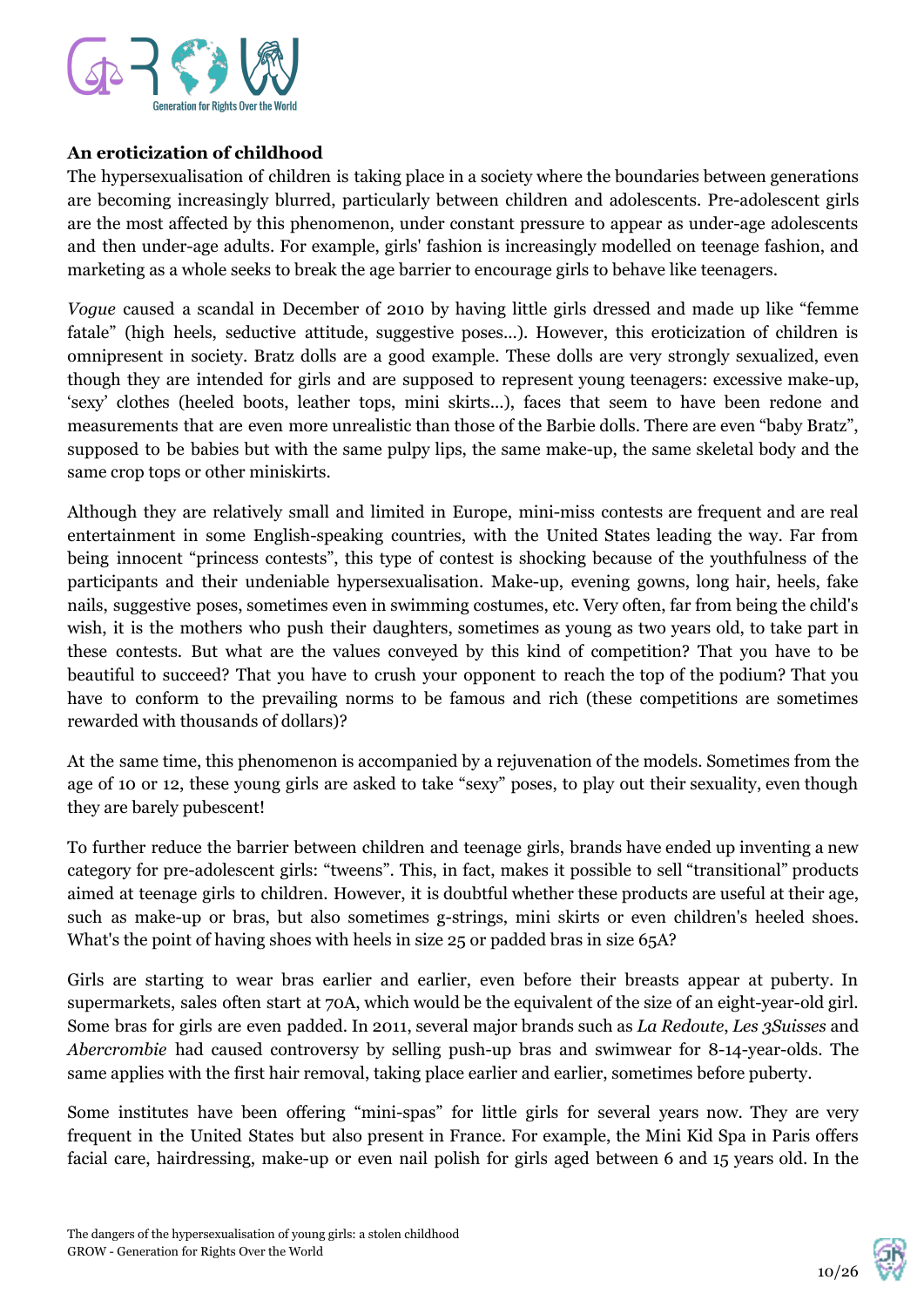

same way, some mothers encourage their daughters to apply anti-wrinkle cream from an early age. Walmart has thus launched in 2011 a range of make-up and antioxidant and anti-wrinkle care for 8-12-year-olds! Little girls are therefore taught that getting older means getting ugly, that they need to preserve themselves, that they need to "take care of themselves" as early as possible. This lowers their self-esteem and pushes them to give too much time to their image, and thus neglect other activities that allow them to develop creatively, intellectually, etc.

In *The Beauty Myth<sup>20</sup>*, Naomi Wolf writes that girls born after the 1980s have no childhood. She states that "*for a seven-year-old American girl, getting on the scales and screaming in horror is a ritual of femininity, inseparable from a promise of sexual gratification*". By this, she means that the childhood of these little girls and the recklessness that goes with it have been stolen, as it were, by pushing them to become "mini-adults" too early, both physically and emotionally. Concerns and pressures to get a boyfriend, to please boys, to get their first kiss and even to have sex are thus becoming increasingly precocious. Based on hetero-normative standards (presumption that all children will be heterosexual) and patriarchal norms (a woman only exists in her relation to a man), these pressures invade the space of childhood to propel young people into an ultra-sexualised and eroticised world. In the United Kingdom, a dance school made a name for itself in 2011 by offering courses in pole-dance, a dance known for its sensual and even sexual gestures, from the age of 7, then by posting photos of the course on Facebook.

All these phenomena convey a clear message: to be popular, to be successful, but also quite simply to grow, you have to build yourself up as an object of desire. Whereas in the past girls were expected to be beautiful and nice, now they have to be beautiful and sexy. They are taught that their value only depends on their appearance.

Children are bombarded with sexual images in music videos, commercials, movies, but also simply around them. They want to have friends, to be popular, to integrate into the group and then into society, and this requires conformity to the dominant models presented to them, through a phenomenon of mimicry. To be popular in the 21st century for a girl or a woman is equivalent to giving off something sexual, to please, to seduce by her physique, whatever her age.

#### **Hypersexualisation through media and social networks**

Since the emergence of Facebook in the 2000s, we have witnessed a proliferation of social networks. Of course, some of them are coming out of the woodwork and Facebook, Twitter, Instagram and Snapchat are now the big leaders on the market. While these applications have exploded among young adults, they have also exploded among teenagers and even pre-teens. For example, according to a French survey by Statista conducted in 2018, 76% of respondents aged between 12 and 17 said they were on at least one social network<sup>21</sup>. Furthermore, in another Statista survey, dating from 2017, among the young girls surveyed, aged between 11 and 14, nearly 70% declared being registered on one or more social networks<sup>22</sup>. However, this monopolisation of social networks by the youngest members is not the same



<sup>20</sup> WOLF, N. (1991). *The Beauty Myth: How Images of Beauty Are Used against Women*. Londres. Éd. Vintage.

<sup>&</sup>lt;sup>21</sup> Survey carried out by Statista, in metropolitan France, in June 2018, on a representative sample of 2,214 respondents. Available at: [https://fr.statista.com/statistiques/480837/utilisation-reseaux-sociaux-france-age.](https://fr.statista.com/statistiques/480837/utilisation-reseaux-sociaux-france-age/)

<sup>&</sup>lt;sup>22</sup> Survey also carried out by Statista, in metropolitan France, between January 3rd and 31st in 2017, on a representative sample of 8,362 individuals. Available at:

<https://fr.statista.com/statistiques/511400/part-des-jeunes-a-etre-inscrits-sur-un-ou-plusieurs-reseaux-sociaux-france/>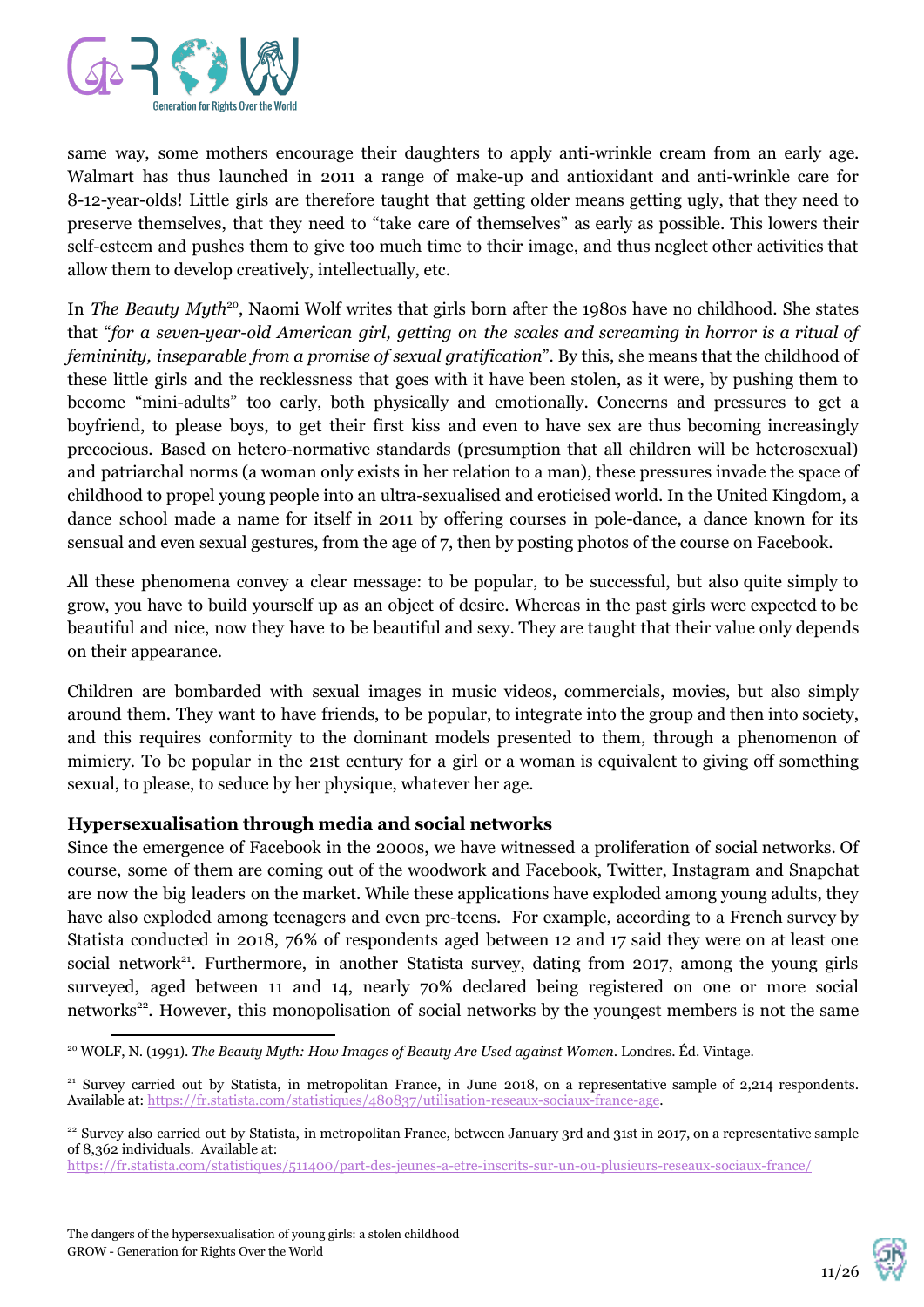

everywhere. Indeed, in January 2019, there were around 6% of those registered on Facebook who were between 13 and 17 years old<sup>23</sup> (it should be noted that these figures are hardly representative of reality as many of them lie when they register). Also in France, nearly 40% of children aged 11-14 are TikTok users, despite an age limit of  $13^{24}$ . However, this new presence of the youngest children on the networks is not without danger for them.

Indeed, through these social networks, young girls, even little girls try to reproduce their behaviour and post evocative photos in their turn by trying to look more and more like adults, their role models. The little boys, for their part, internalise canons of beauty that they will later apply in their personal lives. In 2019, it was estimated that "95 million photos and videos are posted daily on Instagram, the majority of which are sexy photos of boys in swimming costumes, bellies and backs."<sup>25</sup> This type of publication is also very present on celebrity accounts, very popular with young people who take them as models. Thus, if we take the five female personalities with the most subscribers on Instagram (Ariana Grande, Kylie Jenner, Selena Gomez, Kim Kardashian and Beyoncé), we find at least one undressed photo among their last ten publications. Young girls, often in a period of an identity crisis, then normalise the fact of showing themselves on the Internet despite their young age and align themselves with these criteria of beauty which flood them every day. By valuing these norms and disseminating them in society, these young girls also seek to reproduce them in order to please at all costs. We can take for example the development of filters, on Instagram or Snapchat, which reinforce the idea of modifying one's appearance to conform to the beauty criteria in force in our society. However, by adopting behaviour and positions out of step with their young age, sometimes with the aim of pleasing boys, they reflect a disturbing image that runs counter to the idea of innocence that is usually attributed to children.

The phenomenon of child influencers, which is exploding, is problematic and contributes to the reinforcement of their hypersexualisation. An influencer is a person who is very popular on social networks and who can modify and influence the consumption, opinions and behaviours of the people who follow them, which they call their community. Although the majority of these Internet personalities are young adults, there are more and more very young influencers. For example, Everleigh Soutas, a 7-year-old dancer, youtube artist and TikTok star has been rocked by this social networking culture, as her mother started posting photos and videos of her as early as the age of 3. Followed by more than 4 million subscribers, her publications resemble those of older celebrities looking to please: subjective poses in swimming costumes, very short shorts, deep necklines, etc.

In addition, the young American girl Brianna Buchanan, aged 13, has decided to stop school with her mother's consent to focus on her TikTok profile and her fan community. Pink-coloured hair, make-up, crop tops and suggestive dances like the twerk, she is easily given 17 or 18 years old. She explains in a report made by the French TV channel M6, in January 2019, that "*make-up takes me an hour every* day<sup>"26</sup>. Her mother, who encourages her in this company, declares herself to be her manager: she writes



<sup>&</sup>lt;sup>23</sup> Figures proposed by Verticaly. Available at: [https://www.verticaly.fr/blog/ages-moyens-medias-sociaux/.](https://www.verticaly.fr/blog/ages-moyens-medias-sociaux/)

<sup>24</sup> Ibid.

<sup>25</sup> GAUER, P. (2019). The dangerous hypersexualisation of young people online - Dossier. *Premierepluie.com.* [online] 1 Apr. Available at: <https://premierepluie.com/2019/04/01/dossiers/>. [Accessed: 3 Oct. 2020].

<sup>&</sup>lt;sup>26</sup> PIAT, M. (2019). TikTok : this 13-year-old American girl dropped out of school to make the application her profession. *Purebreak.com.* [online] 21 Jan. Available at: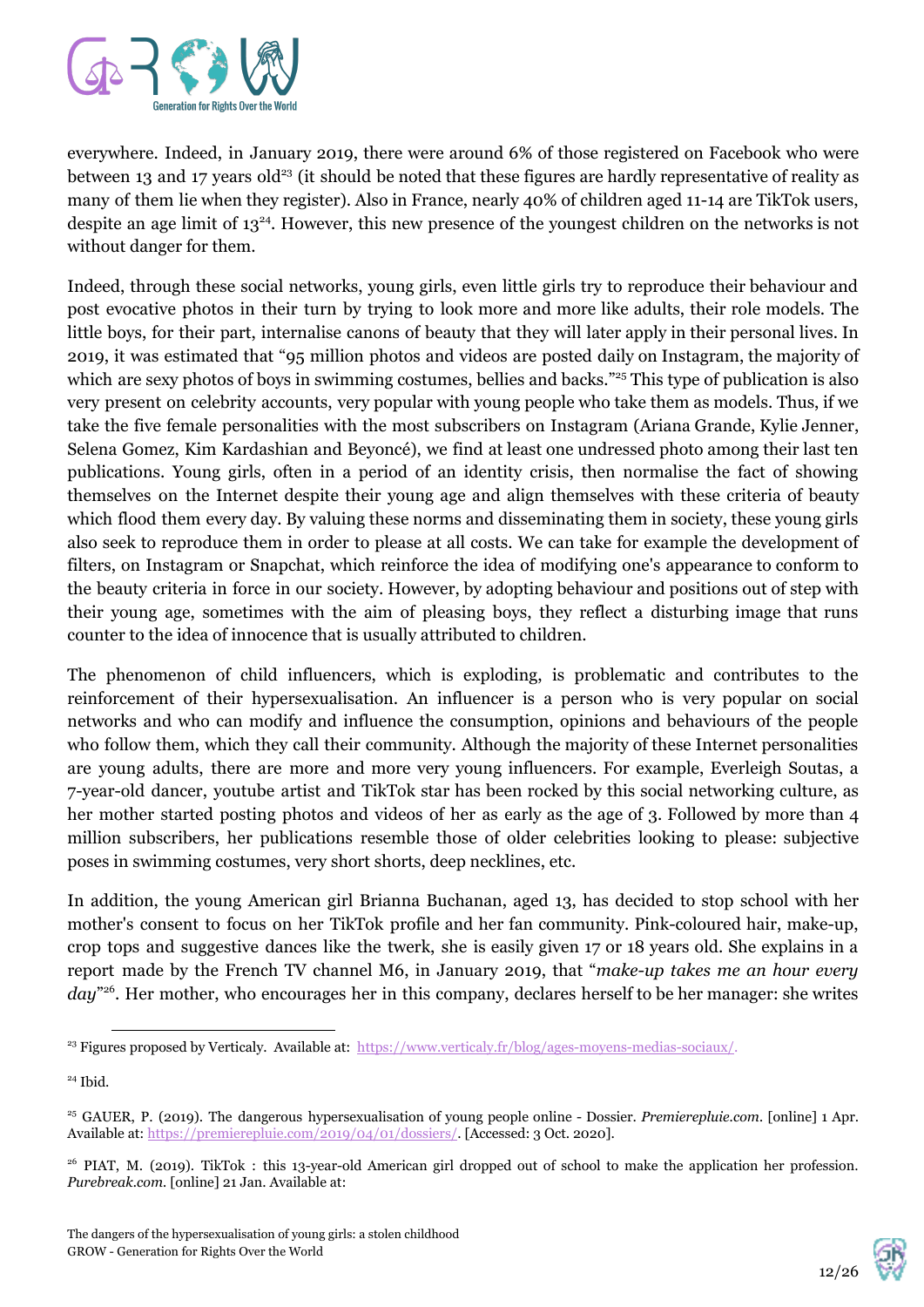

the publications and posts the videos for her. However, the dangers of the Internet for children, often underestimated by children but also by parents, are very real. In another interview, Brianna admits that "*she sometimes receives sexual pictures or messages from older men on Instagram and Snapchat*" . 27 Unfortunately, it is very common for young women and girls to receive non-consensual sexual pictures (including the famous "dick pic") on social networks<sup>28</sup>. The United Nations Children's Fund (UNICEF) recently issued a statement on the issue of child safety online. According to data collected by the UN body specialised in the well-being and healthy development of children, a survey reveals that "the children who are most at risk of being manipulated and abused are pre-adolescents"<sup>29</sup>. According to UNICEF, children are increasingly present on the Internet, but they are a vulnerable group, easily manipulated because they are in the midst of their search for themselves, often subject to an identity crisis, and to a recomposition of their models.

#### **The role of the film industry in disseminating role models**

Sexualised images are increasingly present and banal in films, series, advertisements, music videos and online videos. Girls and teenagers are particularly victims of this phenomenon of media and film hypersexualisation, such as the actress Millie Bobby Brown, who was named one of the sexiest personalities on television by *W magazine* in 2017 when she was only 13 years old.

This phenomenon of hypersexualisation on television also coincides with an almost systematic use of actors who are older than the people they represent. It is very common for young adults to play highly sexualized minor characters. For example, in the series *Euphoria* (HBO), the characters are supposed to be in their last year of secondary school (approximately 17 years old). However, the actors are between 22 and 25 years old. This would not be so problematic if the characters were not so sexualised, not only by the script but also by the camera. Here we find the *male gaze*, the director being a man, which represents an exacerbated, violent and even perverse adolescent sexuality, taking up the codes of pornography (camera in counter-dive, following the bodies of the female characters...). It should also be noted that the character of Kate can be considered as a sex worker when she is a minor, which could be considered child pornography and not a "cool" phenomenon as presented in the series.

The characters in *Euphoria* are all extremely sexually mature, which is not very credible for their age. Indeed, the average age of first intercourse in France is 17.4 years old for boys and 17.6 years old for



[https://www.purebreak.com/news/tiktok-cette-americaine-de-13-ans-a-arrete-l-ecole-pour-faire-de-l-appli-son-metier/16866](https://www.purebreak.com/news/tiktok-cette-americaine-de-13-ans-a-arrete-l-ecole-pour-faire-de-l-appli-son-metier/168667). [Accessed: 3 Nov. 2020].

<sup>27</sup> GAUER, P. (2019). The dangerous hypersexualisation of young people online - Dossier. *Premierepluie.com*. [online] 1 Apr. Available at: <https://premierepluie.com/2019/04/01/dossiers/>. [Accessed: 3 Oct. 2020].

<sup>&</sup>lt;sup>28</sup> In France, sending unsolicited photos of a sexual nature is punishable by law. A single sending is considered a sexist insult (art. 621-1 of the Penal Code) and carries a fine of up to  $\mathfrak{C}750$ . On the other hand, if the victim is a minor under the age of 15 (art. 621-1 of the Penal Code), the fine can be as high as  $\epsilon_{1,500}$ . If the sending is done repeatedly, this is tantamount to sexual harassment (art. 222-33 of the Penal Code) and is then punishable by 3 years in prison and a fine of  $\epsilon_{45}$ ,000. Available at: [https://www.centre-hubertine-auclert.fr/sites/default/files/fichiers/fiche-cybersexisme-web.pdf.](https://www.centre-hubertine-auclert.fr/sites/default/files/fichiers/fiche-cybersexisme-web.pdf)

<sup>29</sup> GAUER, P. (2019). The dangerous hypersexualisation of young people online - Dossier. *Premierepluie.com*. [online] 1 Apr. Available at:<https://premierepluie.com/2019/04/01/dossiers/>. [Accessed 3 Oct. 2020].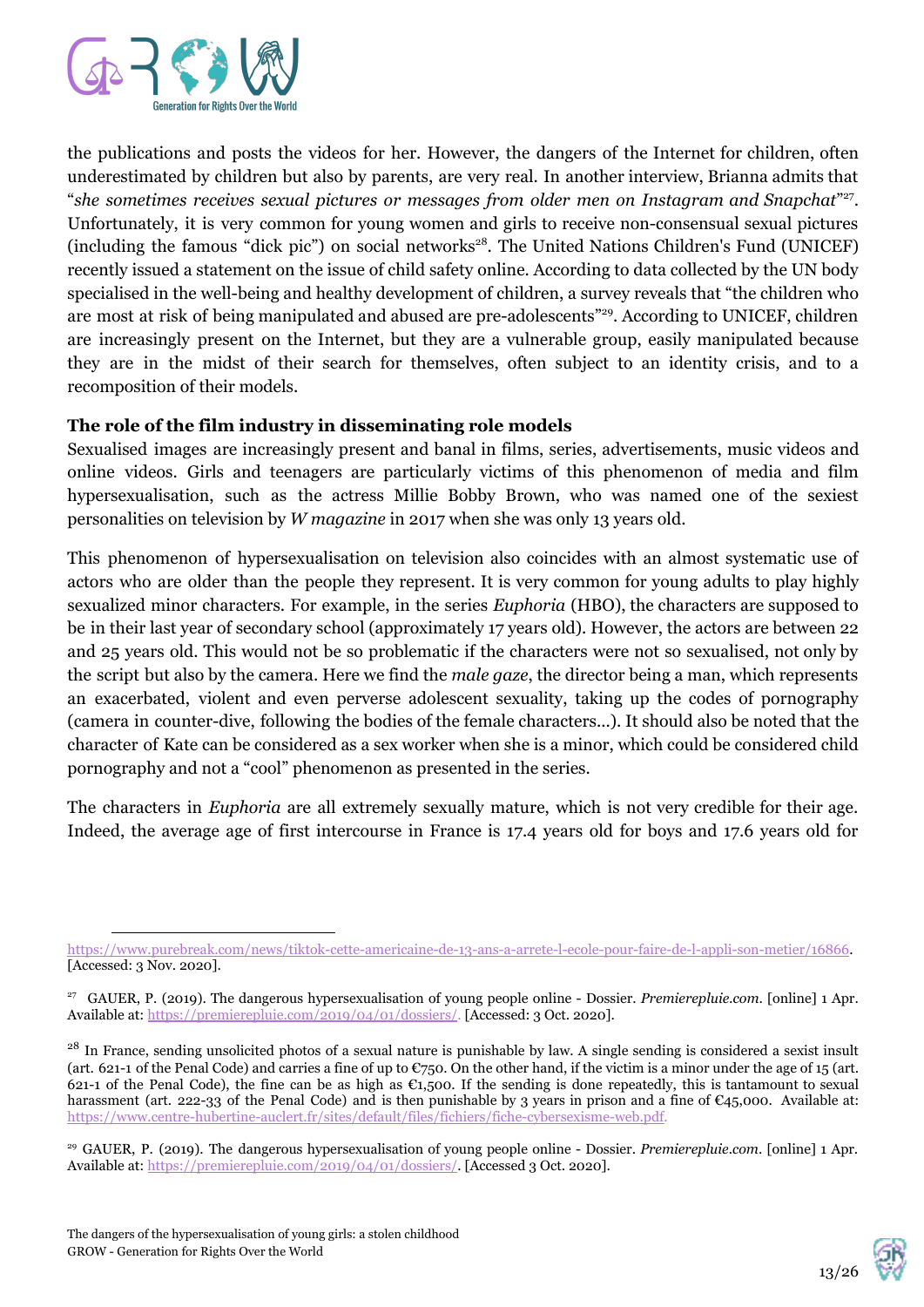

girls<sup>30</sup>! In the United States, where the series and the actors come from, the average is similar. Those figures have not decreased since the 1980s and 1990s, even though representations of adolescent sexuality have only increased. This hypersexualisation is therefore not credible and does not reflect what adolescents experience. Having sexuality at the age of 15 or 16 like many characters in the series is the exception and not the norm. Why represent adolescent sexuality so frequently and explicitly, when it does not reflect the statistical realities of adolescents' experiences?

This phenomenon is intrinsically linked to female beauty criteria and the stigma of old age among women. The fetishisation of women's youth by men is indeed commonplace. This is reminiscent of the very explicit statement made by the French writer Yann Moix in the programme *Terriens du Samedi* in January 2019, who said he was "*incapable of loving a woman of 50 years old*" and admitted that he could only be attracted to women much younger than him. "*I just prefer the bodies of young women, that's all. A 25-year-old woman's body is extraordinary. The body of a 50-year-old woman is not extraordinary at all*." he said. However, Yann Moix is currently 50 years old himself. To this ignoble statement was added a fetish for Asian people, as he later confessed that he only dates Asian women.

It is indeed extremely common for heterosexual celebrity couples to be made up of a man and a woman who are less than twenty years his age. Examples include Tina Kunakey and Vincent Cassel (28 years apart), Richard Gere and Alejandra Silva (34 years apart), Donald Trump and Melania Trump (24 years apart), Johnny Depp and Amber Heard (23 years apart), Johnny Hallyday and Laeticia Hallyday (32 years apart) and even 60 years apart with Hugh Hefner (88 years old) and Crystal Harris (28 years old)! It is also interesting to note how these relationships are perceived differently in the rarer case where the man is the youngest, as in the case of Emmanuel and Brigitte Macron. Whereas relationships are romanticized and normalized when the man is the oldest, the opposite shocks, disturbs and is questioned, even mocked. The term "cougar" is often used to denigrate women dating younger men, while there is no equivalent word for men dating younger women as this is considered legitimate. According to a study conducted by the American dating application OkCupid<sup>31</sup>, while women are attracted to men from their age up to their forties, men remain attracted to women in their twenties for most of their lives.

It should also be pointed out that the film industry is not the only one affected by this hypersexualisation. We can of course mention the textile industry, which profits and grows wealthy thanks to this phenomenon. No generation has been spared, since toddlers' clothing already bears inscriptions referring to sex.

#### **The role of pornography in the hypersexualisation of young girls (TW: paedo-criminality)**

In *Sexualisation précoce et pornographie*, Sociology Professor Richard Poulin studies the hypersexualisation of young girls through the prism of pornography and its corollary links. Since the development of the Internet, the pornography industry has exploded. It has become very easy to access online pornography. In 2012, there were more than four million pornographic sites with no less than 400



<sup>30</sup> RAY, M-C. (2017). What is the age of the first sexual intercourse in France? *Futura-sciences.com*. [online] 10 Dec. Available at: <https://www.futura-sciences.com/sante/questions-reponses/sexualite-age-premier-rapport-sexuel-france-8100/> [Accessed: 10 Oct. 2020].

<sup>31</sup> RUDDER, C. (2014) *Dataclysm: Who We Are (When We Think No One's Looking*).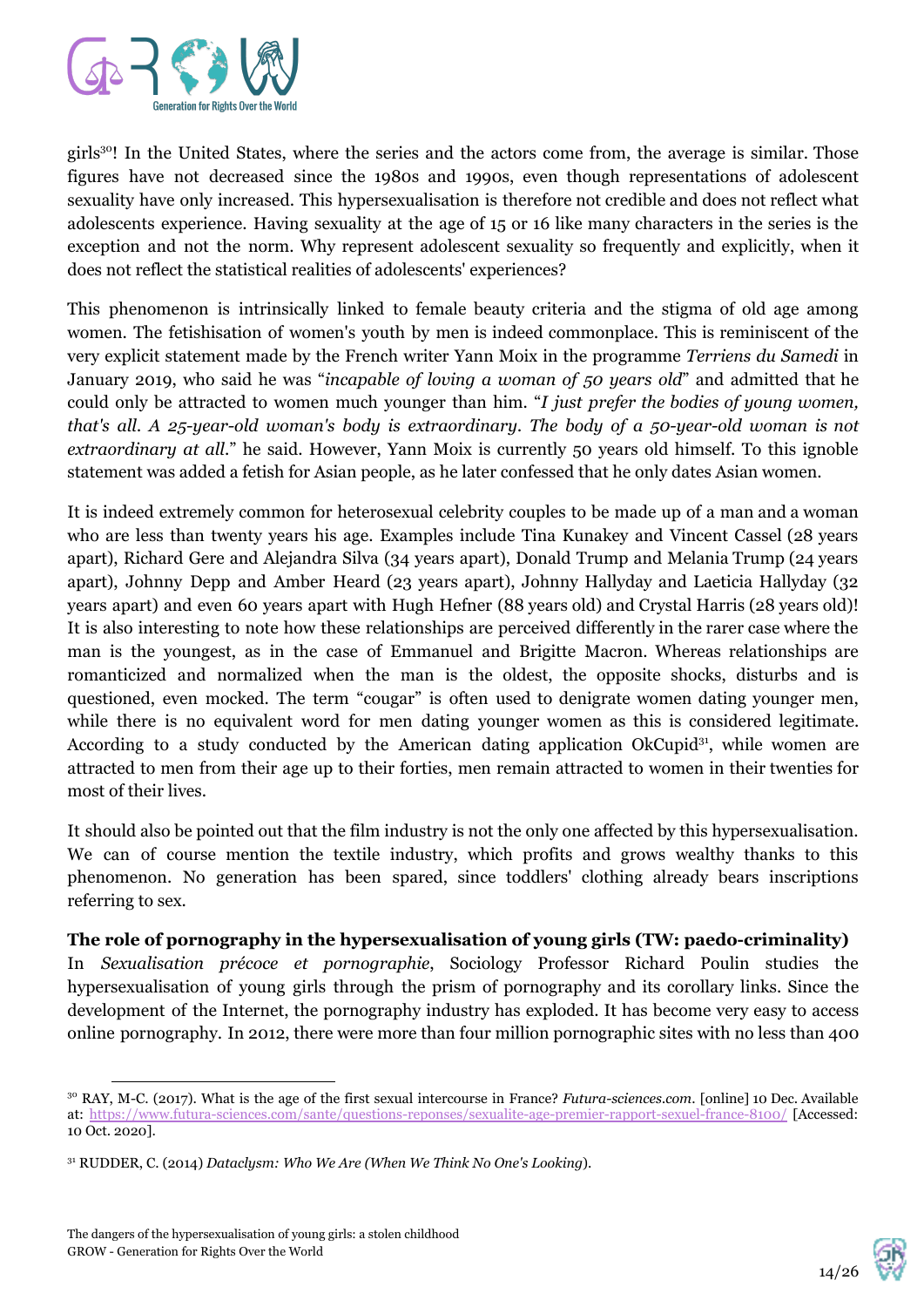

million pages, for which there are still very few controls on entry<sup>32</sup>. Pornography is thus increasingly being consumed, even by the youngest members of society. The average age at which an individual consumes pornography for the first time is 11 years old and it is estimated that 90% of children between the ages of 8 and 16 have already accessed pornography on the Internet<sup>33</sup>.

This absorption of pornographic images by the youngest children has many perverse effects, particularly on their perception of the other person's body, their own body, but also on their future sexual practices. As sex education is still too little taught in many western countries, which consider that sexuality has no place in school, pornography often pales in comparison. For many people, the first sexual experience is through pornography. For some, this is even the first view of the opposite sex and genitals that they have ever had. Porn can then be considered as a real actor in the socialisation of individuals, by becoming the reference point for a large number of people, leads to the creation of norms and values in sexual relations. It thus participates in the development of standards of sexuality, particularly among adolescents.

Thus, pornography leads to the creation of certain fantasies and desires, such as that of the woman-child, who, in order to be beautiful must be young. This ideal manifests itself, for example, in the complete removal of hair from the bikini line, made commonplace by pornography and now more and more widespread in society. In Ottawa,  $87\%$  of female students are adept at it<sup>34</sup>.

And that's not all. Through the images conveyed of bodies in pornography, many compare and complicate each other by developing a fear of not pleasing, of not living up to the expectations of others. Thus, some women resort to nymphoplasties, also known as labiaplasties, which are surgeries aiming at reducing the size of the vaginal lips. An increasing number of French surgeons are performing this operation, at a cost of between  $\epsilon_{2,5}$ 00 and  $\epsilon_{3,0}$ 00. This represents today nearly 10% of cosmetic surgery operations in Canada<sup>35</sup>. In other words, everything is done to conform to the standards conveyed by pornography, but which are very far from showing a true image of the body.

Moreover, this fetishisation of the young woman, or even the teenage girl, in pornography leads us to reflect on the question of the trivialisation of pedophilia in our society. Indeed, the hypersexualised student, dressed in a uniform and with braided hair, remains one of the most famous clichés in pornography. In fact, many pornographic sites have a "*Teen*" category, which is one of the most visited categories in the world<sup>36</sup>. In this category, young girls as young as freshly 18 years old have sex with men who are often much older.



<sup>32</sup> HUSTON, N. (2012). Reflets dans un œil d'homme. *Actes Sud*. May. pp. 185-194.

<sup>33</sup> Ibid.

<sup>34</sup> PELISSIER, P. (2012). The hypersexualisation of young girls "as a result of the influence of porn". *Lemonde.fr.* [online] Available at:

[https://www.lemonde.fr/societe/article/2012/03/05/l-hypersexualisation-des-jeunes-filles-resultat-de-l-influence-du-porno\\_1](https://www.lemonde.fr/societe/article/2012/03/05/l-hypersexualisation-des-jeunes-filles-resultat-de-l-influence-du-porno_1652120_3224.html) [652120\\_3224.html](https://www.lemonde.fr/societe/article/2012/03/05/l-hypersexualisation-des-jeunes-filles-resultat-de-l-influence-du-porno_1652120_3224.html) [Accessed: 18 Oct. 2020].

<sup>35</sup> Ibid.

<sup>&</sup>lt;sup>36</sup> According to statistics published by *Pornhub*, in 2018 the "Teen" category was the fifth most sought-after and eleventh most watched category worldwide. Available at:<https://www.pornhub.com/insights/2018-year-in-review#searches>.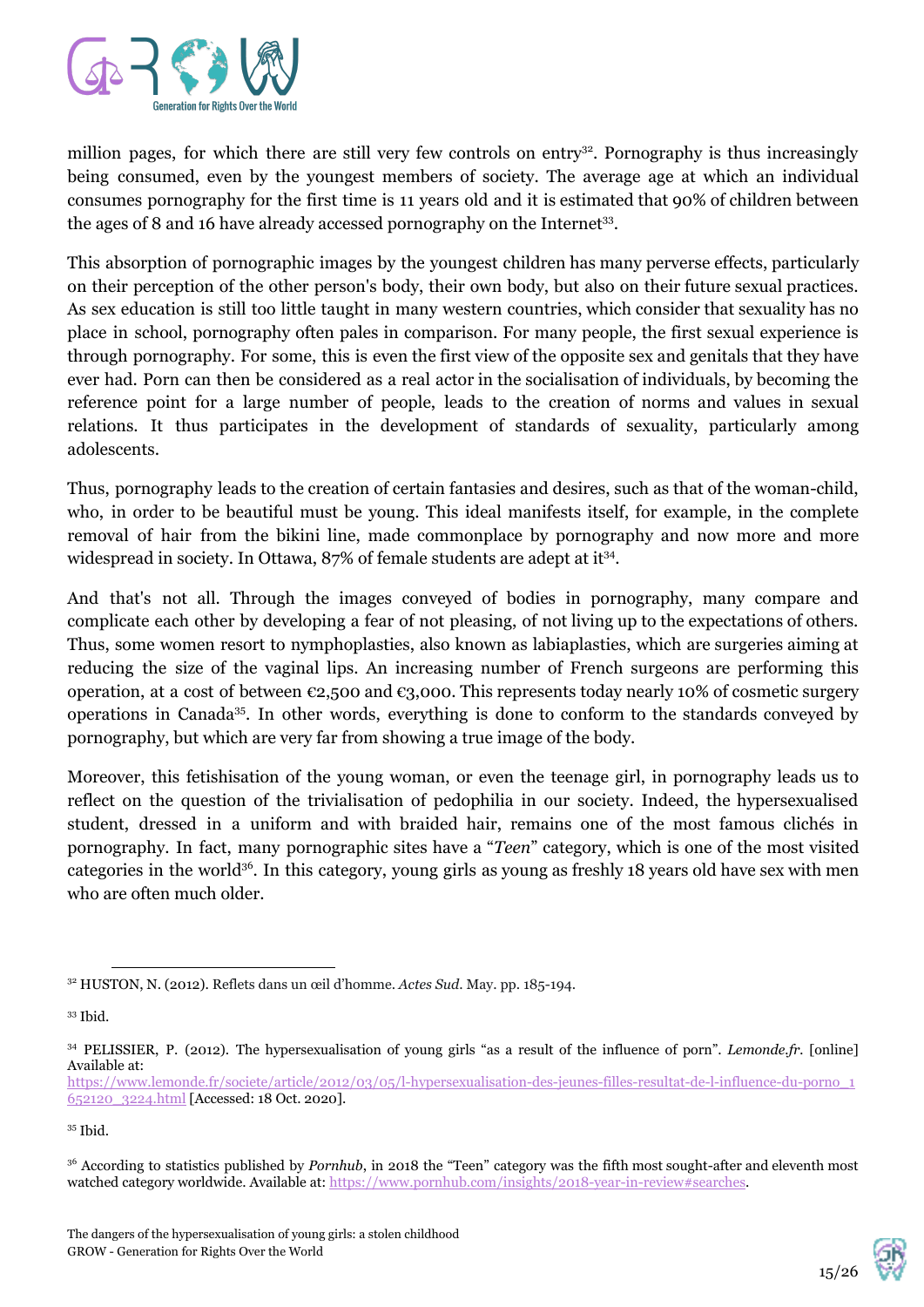

It is therefore interesting to question this almost mystical value attributed to the number 18. If the existence of pornos in which young women of 18 years of age having sex with older men is not particularly shocking and is completely legal, this would not have been the case, for example, six months earlier, when the actress was only 17 and a half, or even on the eve of her 18th birthday. In fact, everyone would then have considered this activity as sexual abuse or misappropriation of a minor. However, it would seem that in mentalities, turning 18 allows a person to reach full emotional and psychological maturity, and by the same token, their consent, almost as if by magic. This is of course false, all this cannot be done in just 24 hours, those that separate a young girl from her majority.

Moreover, in the continuity of these unhealthy practices, more and more Internet users are creating pages on which it is very easy to find countdowns of the days separating a young celebrity from her majority, as was the case for Billie Eilish (born in 2001), implying that from that moment on, one would no longer break the law by fantasising freely about her. Thus, sexualising girls and young women through pornography by valuing their youth contributes to the creation of a normalisation of men's sexual attraction to women (much) younger than them. It is therefore a way of reinforcing the hypersexualisation suffered by young girls.

In addition, it is also worth mentioning the specificities that young racialised girls face. Indeed, they face a fetishisation that begins at an early age. By fetishisation, we mean the fact of being sexually aroused by a practice, an object, a body part, or in this situation to focus on a specific community, i.e. Black, North African, Asian, Latino people, etc. This unhealthy sexualisation, which could be described as exotisation, is very often found in pornography. For example, in 2016, according to official figures published by *Pornhub*, the most viewed pornographic category in the southern states of the United States (Missouri and Georgia) was "Black people"<sup>37</sup>. The young American activist @Tylorjean1 on Twitter explains that men, mainly white and older, often make remarks to young girls, whether black, Latina, North African or Native American, because their bodies appear to be more developed, more formed, and earlier than white women. She also adds that these men justify their attraction to young racialized women by the fact that these young girls look much more adult or mature. Sometimes they even go so far as to say that it is racialized women who have tempted them with their so-called "adult bodies"<sup>38</sup>. Often, pornographic videos sexualizing girls of colour also use racist stereotypes. This is often the case for the Asian community. Pornographic videos, with an underlying pedophile spirit, such as "Cute Little Asians" are widespread and feature young Asian women dressed as little girls, in uniform, with their hair tied up, doing jump rope, homework, etc. The videos are often made by young women who are not in the sex trade.

As a result of this growing demand for content with women being younger and younger in pornographic videos, more and more children are being used in pornography, in a completely illegal but trivialized way.



<sup>37</sup> Statistics published by *Pornhub* in its 2016 report, focusing on the United States. Available at: <https://www.pornhub.com/insights/united-states-top-searches>.

<sup>38</sup> Informative *Thread* written by young American activist @Tylorjean1 on Twitter. Available at: https://twitter.com/Tylorjean1/status/1318286616184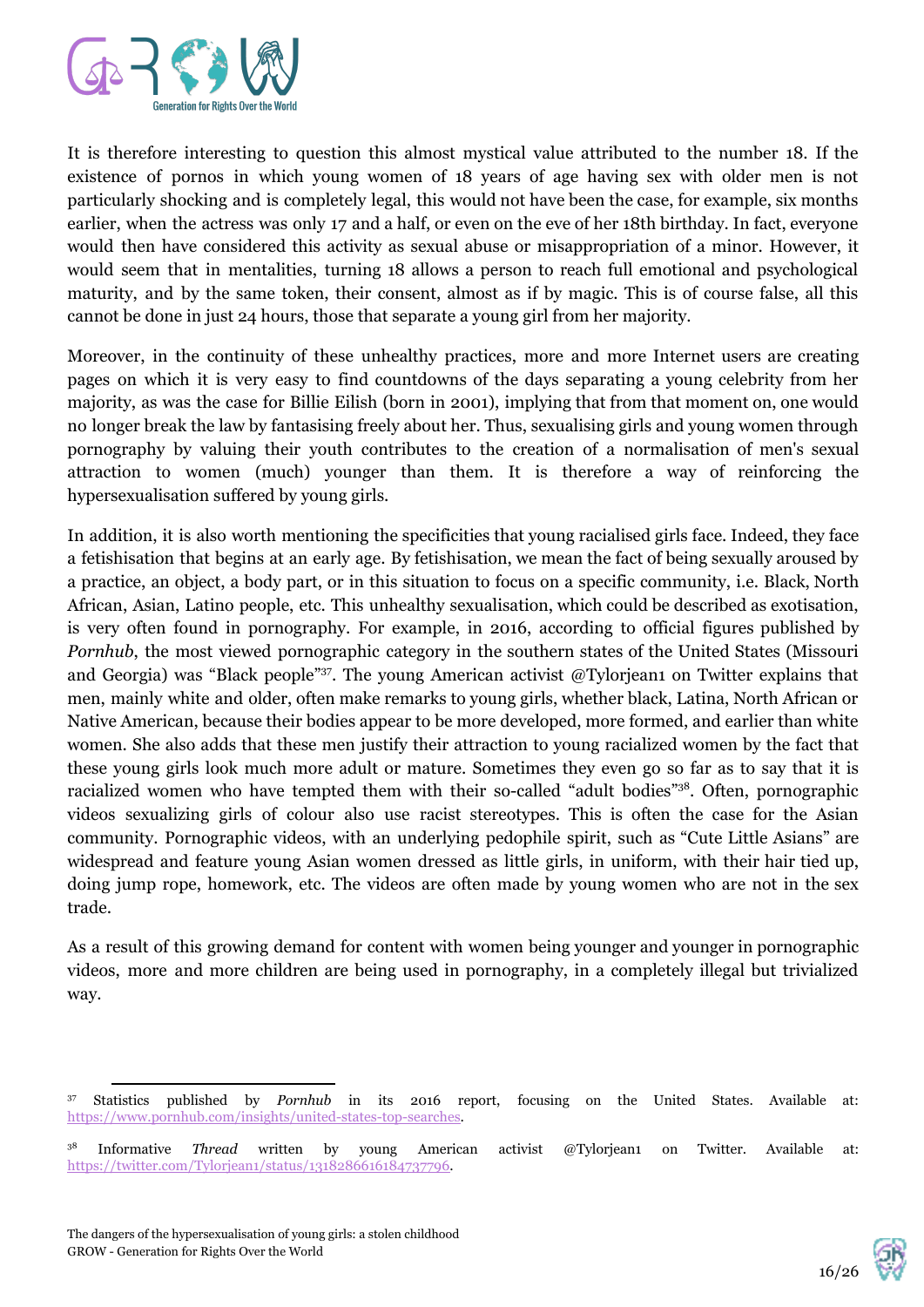

# What are the consequences of the hypersexualisation of young girls?

#### **Diet culture and prepubescent anorexia (TW: EDs)**

The hypersexualisation of girls and teenagers contributes, without being the unique cause, to the development of risky behaviours, particularly by destroying girls' self-image. According to the report of the *American Psychologist Association "Report of the APA Task Force of the Sexualisation of Girls" , 39* the more girls consume objectified images, the more likely they are to suffer from low self-esteem, depression and eating disorders (EDs). The sexualized image of girls thus promotes a premature sexuality, the consumption of alcohol and drugs. This can also encourage the development of EDs, including prepubescent and teenage anorexia. The development of those is also inseparable from diet culture and the pressures on girls and women regarding their appearance and, in particular, their weight.

Diet culture as defined by the anti-diet nutritionist Christy Harrison is a system of belief: advocating thinness and associating it with health, happiness and moral virtue, promoting weight loss, glorifying an unattainable ideal of beauty, demonizing and shaming certain eating habits and certain bodies, and finally, oppressing and discriminating individuals that do not fit into the tyranny of thinness<sup>40</sup>. This diet culture, and the resulting fatphobia , are especially present in the medical field, where unconventional bodies are stigmatized and humiliated. However, diets are the first cause of weight gain, with a failure rate going from 95% to 98% and the well-known "yoyo effect" following the diet.

Diet culture also provides a path towards the development of EDs, by promoting dangerous and unrealistic body ideals. It disproportionately impacts women and girls (nine out of ten people suffering from anorexia are women), earlier and earlier, as illustrated by the boom in prepubescent anorexia in the last few years.

From their birth on, girls are immersed in a society centered on appearance and the tyranny of thinness. They are therefore more and more concerned about their appearance, especially their weight. . From their earliest age, they are facing beauty ideals that are not, in any way, representing the diversity of bodies and morphologies. As an example, this is illustrated by Barbie dolls with unrealistic measurements. According to the Centre canadien d'éducation aux médias et de littératie numérique (Canadian center of education to media and numerical literature) $4$ , "more than three quarters of women's magazine covers have, at least, a headline on the best way to change its appearance, either with a diet, sports program, or cosmetic surgery". The images conveyed by the media, social networks, magazines, or even popular culture contribute to the development of physical complexes in girls and teenagers, valuing thin, white and young bodies, often retouched or even changed by surgery. This so-called perfect body is constructed as the model of beauty and femininity *par excellence*. Young women that do not fit this model lose confidence, at an age when they construct their identity and when their self-esteem tumbles down.



<sup>39</sup> American Psychological Association. (2007). Report of the APA Task Force on the Sexualisation of Girls. *Apa.org*. [online] Available at:<https://www.apa.org/pi/women/programs/girls/report-summary.pdf>

<sup>40</sup> HARRISON, C. (2018). What Is Diet Culture? *Christyharrison.com.* [online] Available at: <https://christyharrison.com/blog/what-is-diet-culture>

<sup>&</sup>lt;sup>41</sup> Cité dans RQASF, Et alors, y a-t-il du mal à vendre du rêve ? La face cachée de la marchandisation du corps des femmes. [online] Available at:<http://rqasf.qc.ca/blogue/vendre-du-reve>.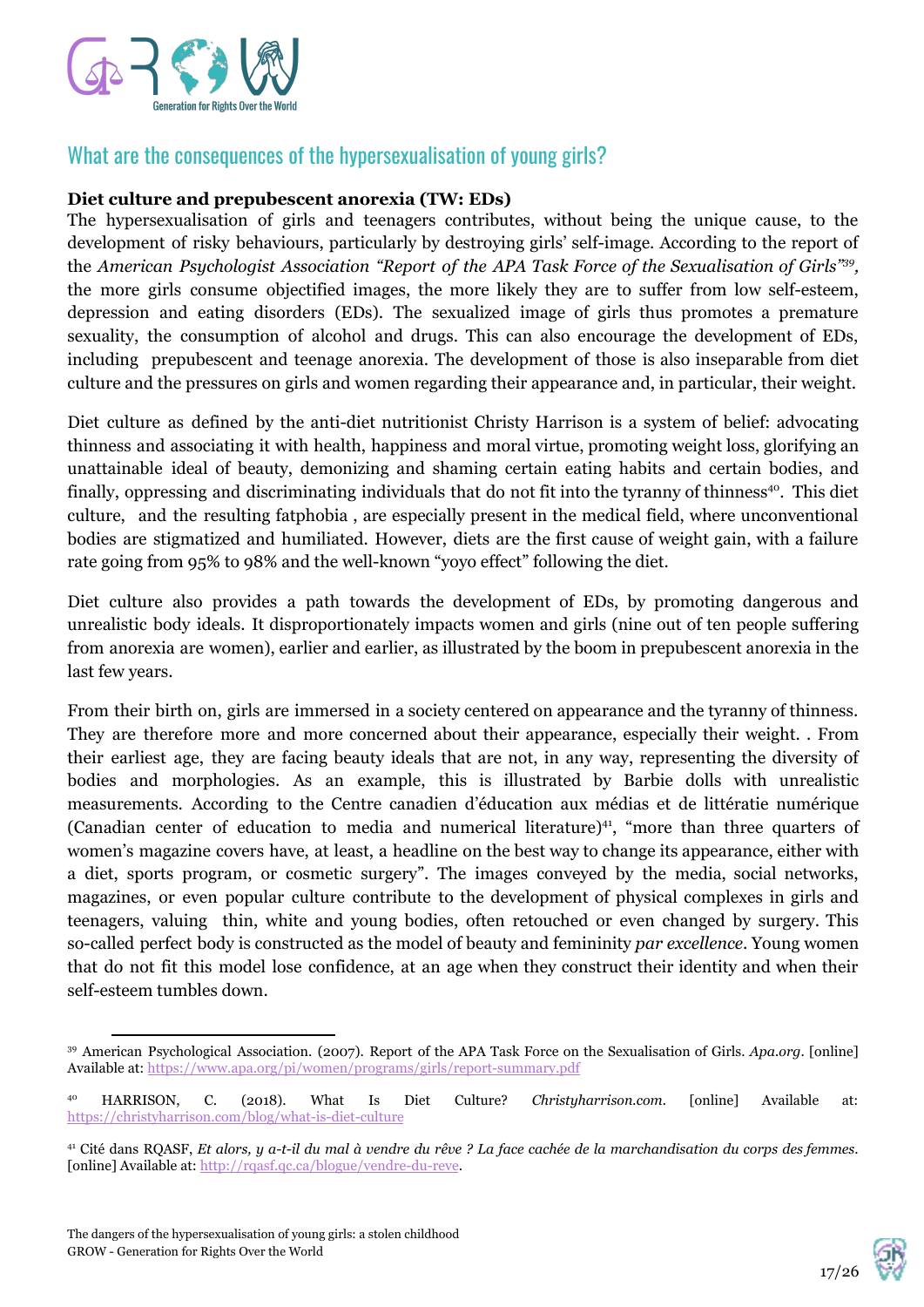

Young girls rapidly internalize those dominant models, but also the association from beauty to thinness. Hence, they complex on their body, sometimes even before puberty. They repeat the behaviors of their elders, whose eating behaviours can sometimes be close to orthorexia<sup>42</sup>, and reproduce the model of their mother or of the women surrounding them, who are on a diet, complain about their weight, are counting calories, speak about their complexes, etc.

The pressure of their relatives, but also of media and society in general, send a clear message to teenagers and young girls: to be successful, to conform to the norm, to be loved, they have to be sexy, sexually available, and most importantly, thin. They are inclined to believe that their value lies primarily in their appearance, in the way they look, notably judged through the eyes of others, and especially through the eyes of men.

Hence, sometimes as early as 8 or 9 years old, many girls go on diets (either willingly or forced by their relatives), which can seriously endanger their physical health (growth, pubertal development…) but also mental health (well-being, self-esteem…), and can lead them to develop an unhealthy relationship with food and their own body. The latter can lead to EDs, either immediately or during their teenage years. Sometimes already from middle school, some little girls have complexes and are preoccupied by their weight. Very soon, they start to refrain themselves from eating certain foods, and become obsessed with their appearance, in an insatiable search for perfection according to hegemonic beauty criteria.

The diet industry, which is already making billions of dollars by capitalising on girls' and women' insecurities, does not hesitate to seize without mercy these increasingly earkey weight concerns. For example, Weight Watchers, known for its point-based diet system, was in the center of a polemic with the release of its application Kurbo, designed for weight loss in children aged 8 to 17. As an example, the concept of the app have outraged the influencer Louise Aubery, better known under the name of *My Better Self: "*Because of this app, we will tell children which food is "good" or "bad" - only to make sure that they label food in the right way, which is a major trigger for the development of eating disorders". Eating should be a pleasure for children (and even for adults), and not a source of guilt.

Nevertheless, it is important to be careful not to reduce anorexia, a mental illness, to a mere social phenomenon. Even if diet culture and the tyranny of thinness can encourage the development of EDs, the latter are caused by multiple factors and are, before anything else, psychological (trauma, aggression, mourning, etc.). Nonetheless, we cannot turn a blind eye to the increase of children anorexia and its undeniable link with our social norms.

#### **Child-grooming, a cyber-instrument of paedocriminals (TW: pedo-pornography, sexual violences).**

Child-grooming is the act of an adult, to establish an emotional bond of trust with a child, sometimes even with their family, with the aim of manipulating or sexually abusing them. Child-grooming reinvented itself with the golden age of the Internet. It is now easier for paedophiles to attain their target. Paedophiles are individuals, adults, suffering from a mental disorder characterized by a sexual attraction towards children. We can usually find a similar profile among pedophiles' victims: they are mainly young girls between 13 and 17 years old, almost 50% have between 13 and 14 years old, and are often lacking



<sup>42</sup> Orthorexia is an eating disorder characterised by an obsession with so-called healthy food and the demonisation of so-called unhealthy food (e.g. junk food).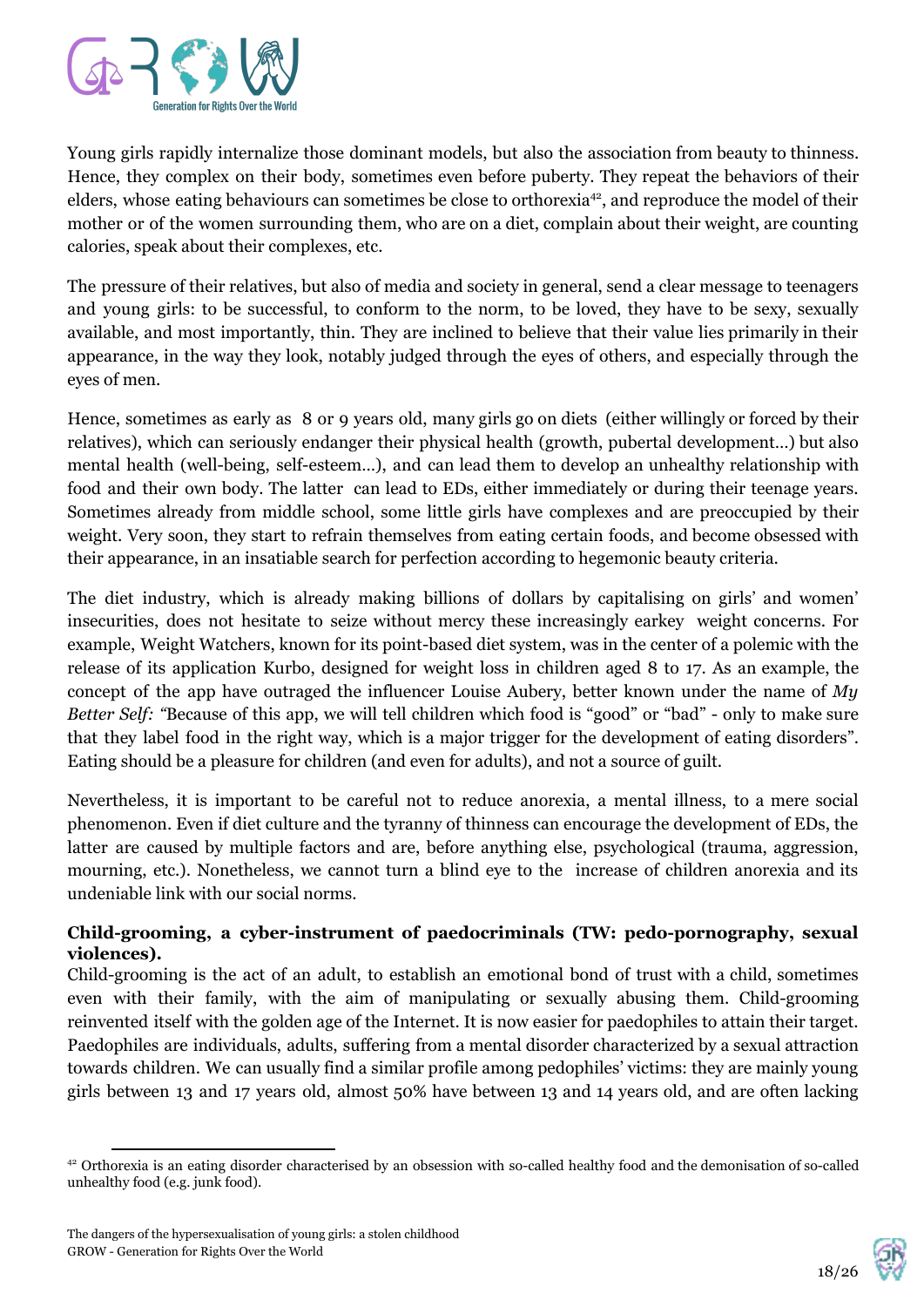

attention. Victims are also equipped with a phone that they regularly use. Thus, pedophiles mobilize children' weaknesses, sometimes willingly talked about by the latter, in order to seduce and abuse them.

To reach their goals, adults doing child-grooming are using diverse methods. Nevertheless, the English agency National Society of the Prevention of Cruelty to Children (NSPCC) demonstrated that more than 70% of the child-grooming tentatives rest upon social media. The exchanges between malevolent adults and children usually happen through Instagram. The NSPCC hence showed that, between 2017 and 2018, the use of Instagram for child-grooming has seen a rise of 200%; it tallied more than 5100 cases of sexual discussions between adults and children.

Child-grooming can also have the ambition to attract children into various illicit organizations such as child trafficking, child prostitution, or even pedo-pornographic production.

#### **The boom of child pornography enabled by the complicity of porn sites (TW: sexual violences, child pornography, rape)**

As pornography increased tremendously over the last few years, it simultaneously generated the development of child pornography and child trafficking networks. Child pornography is the act of involving children in recorded or photographed sexual relations, and diffusing it on the Internet. Those practices are absolutely unlawful and internationally condemned by the The United Nations Convention on the Rights of the Child (UNCRC) , but also nationally in the majority of States. Being more and more active on social media, children are becoming easier targets for sexual predators.

It is also possible to link this growing clandestine industry and the hypersexualisation of girls. Indeed, the hypersexualisation of young girls contributes to the increase of pedopornography in the world. More precisely, it is the idea to display underaged girls under sexual angles, in explicit positions, that would normally be attributed to women, that sends contradictory signals and blurs the line between what is legal and what is not.

In 2014, Najat Maalla M'jid, investigator at the UN on the sexual exploitation of children, declares that "pornography involving children is more and more available on the Internet. Victims of sexual exploitation are online at a younger age and the images are more and more horrifying"<sup>43</sup>. According to the Internet Watch Foundation, between 2012 and 2015, pedopornographic services offered by the Dark Web have increased by more than 300%<sup>44</sup>.

This increase would especially happen with the complicity of famous pornographic websites, such as *Pornhub*. Hence, the testimonies of young underaged women that have been abused and whose videos have been uploaded on *Pornhub* and other websites, are numerous and all more horrifying than the others. It is notably the case of Rose, who relates in a BBC article that she was sexually assaulted in 2009 at the age of 14 years old, and that the videos of the latter have been uploaded on *Pornhub*. She explains that she had sent multiple emails to the website, explicitly asking for the removal of the video of her rape, specifying that she was underage, without even getting an answer. It is only when she wrote a fake email, pretending to be a lawyer and threatening to sue *Pornhub*, that the video was deleted in less than 48



<sup>43</sup> WALLON, V. (2016). La pédophilie sur Internet se développe rapidement. *Radio-canada.ca.* [online] 11 Aug. Available at: <https://ici.radio-canada.ca/nouvelle/797139/pedophilie-internet-en-hausse>[Accessed: 8 Nov. 2020].

<sup>44</sup> WALLON, V. (2016). La pédophilie sur Internet se développe rapidement. *Radio-canada.ca.* [online] 11 Aug. Available at: <https://ici.radio-canada.ca/nouvelle/797139/pedophilie-internet-en-hausse>[Accessed: 8 Nov. 2020].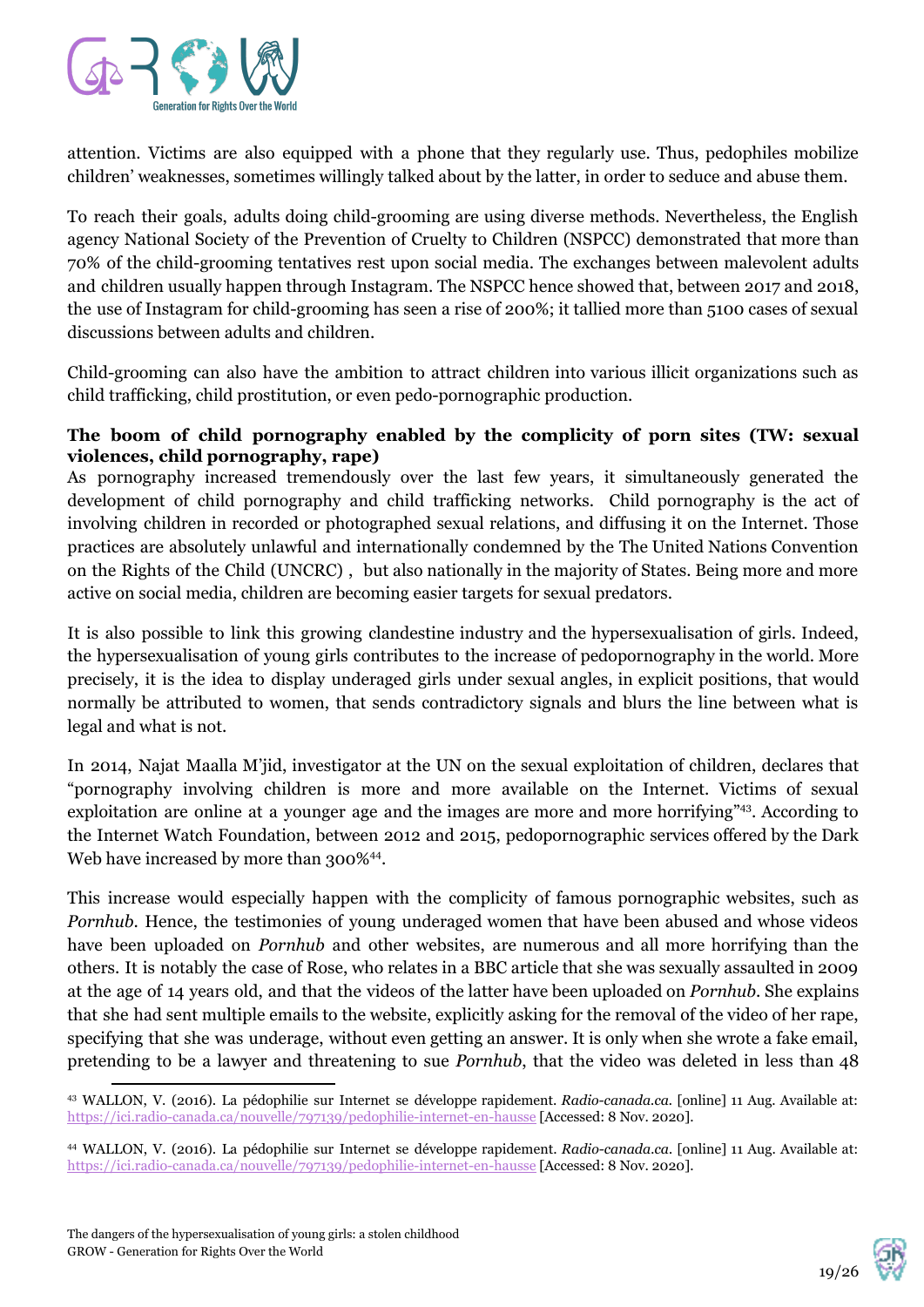

hours. Similarly, a fifteen years old girl in Florida, who went missing in October 2019, has been found through regularly posted videos of her on Pornhub and other websites according to an article in *The Guardian<sup>45</sup>*. Similar testimonies keep on getting released (interviews, personal blogs, tweets, etc.).

But how is it possible? Is there no control over the videos uploaded by the platform's moderators? Pornhub proclaims the opposite. Yet, testimonies are here. The founder of *Exodus Cry*, an American association against sexual trafficking, Laila Mickelwait, accuses the pornographic industry of generating billions of dollars per year, and yet, still being unable to carry out effective controls.

We have to bear in mind that, on *Pornhub*, every user is free to post their own content as an "amateur". The only verification for creating an account is to fill a correct email address, and to certify itself with a picture and a piece of paper on which the username is written. In a similar way, if controls were as efficient as *Pornhub* says, how can we explain the presence on the platform of videos such as "*Teen abused while sleeping"*, "*Drunk teen abused sleeping",* or even "*Extreme teen abuse"*? As an answer to this, Pornhub claims to authorize every form of sexual expression that agrees with their terms of use. Although some people could find those "fantasies" inappropriate, they are evocative for many people in the world and are protected by different discourses of freedom of expression<sup>46</sup>.

This leads to different questions: are the persons filmed in those videos, in which consent is clearly absent, aware that they are circulating on pornographic websites? How many of them find themselves now exposed in pornographic videos without even knowing it? To follow up on those more-than-problematic points on pornography, a scandal was recently revealed. Multiple videos from the app TikTok were uploaded on *Pornhub*, without the consent of their sometimes very young users. Hence, we can easily found compilations of young girls, underaged for the most part, on *Pornhub*, executing the "WAP challenge" (a trending choreography with suggesting moves inspired by the song "WAP" by Cardi B) under titles like "*CRAZY THICK White Girl Does WAP Dance"* and "*A New TikTok Slut Is Born".*

But then, how to stop this phenomenon? Although some plans already exist to block cyber-child pornography, such as Interpol, this is not enough. According to Najat Maalla M'jid, this fight against cyberpedophilia will only be efficient through the "strengthening of the international cooperation and the adoption of a common legal framework, as well as the active participation of the private sector"47. The civil society is for that matter manifesting through the American association *Exodus Cry*, which launched in 2020 an online petition for the shut down of *Pornhub* if the website did not further limit the publication of videos of sexual aggression and *revenge porn*. This petition already gathered more than 350 000 signatures. However, establishing rules remains hard on the Internet. Even if the cyberpolice is



<sup>45</sup> GRANT, H. (2020). World's biggest porn site under fire over rape and abuse videos. *Theguardian.com*. [online] 9 Mar. Available at:

<https://www.theguardian.com/global-development/2020/mar/09/worlds-biggest-porn-site-under-fire-over-videos-pornhub> [Accessed: 19 Oct. 2020].

<sup>46</sup> GRANT, H. (2020). World's biggest porn site under fire over rape and abuse videos. *Theguardian.com*. [online] 9 Mar. Available at:

<https://www.theguardian.com/global-development/2020/mar/09/worlds-biggest-porn-site-under-fire-over-videos-pornhub> [Accessed: 19 Oct. 2020]. Réponse de *Pornhub* accordée au magazine britannique *The Guardian*, traduite de l'anglais par les autrices de cet article.

<sup>47</sup> WALLON, V. (2016). La pédophilie sur Internet se développe rapidement. *Radio-canada.ca.* [online] 11 Aug. Available at: <https://ici.radio-canada.ca/nouvelle/797139/pedophilie-internet-en-hausse>[Accessed: 8 Nov. 2020].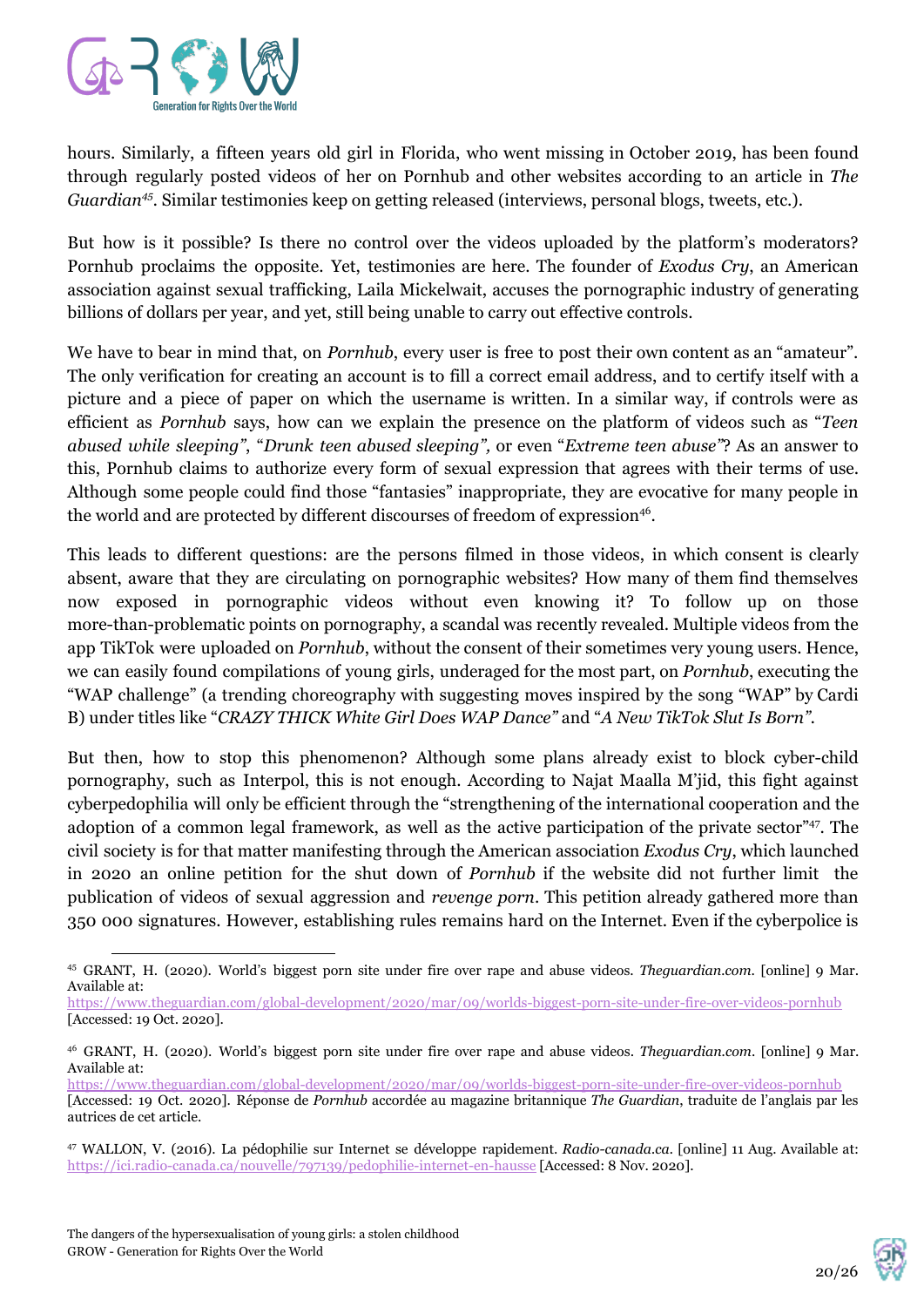

developing itself, it stays inefficient against the development, increasingly ambitious, of cyber-criminals and their anonymity.

## Conclusion and possible solutions

Thus, we have seen that the hypersexualisation of girls is a recent social phenomenon, but one that has intensified very quickly in Western countries, particularly through social networks, the film industry and pornography. The sexism of these practices is also undeniable. The law often remains powerless against this phenomenon, which particularly affects the new generations. Series, films, reality shows, advertisements, clothes, magazines, music, toys, etc., are gendered and above all excessively sexualised, which causes an increasingly early sexualisation among young people and is increasingly present in society. This can have dramatic consequences in terms of the reinforcement of child pornography, but also in psychological terms (self-esteem of young girls, development of eating disorders, etc.)

The hypersexualisation of girls is a form of violence against children: a physical violence of course, but also a symbolic (objectification of women's bodies), an economic (exploitation, transformation into a sexual object) and even a political (lack of government intervention to limit these excesses of capitalism and regulate industries sexualising children) one.

So, how can we act in the face of this phenomenon? Education and awareness-raising programs from school could be a good solution, as could be the more general fight against sexual and sexist stereotypes, which are the basis for the hypersexualisation of young girls. The development of critical thinking skills in relation to advertising, media and social networks among young girls and boys should also be encouraged. Sex education is also very important as long as it is a good sex education!

The media, advertising and public authorities have a responsibility but so do parents. Girls and teenage girls should be valued, with an emphasis not only on their physical appearance, but also on their intellectual, creative and emotional qualities. Legislative interventions could also help to regulate industries, such as a ban on the sexualization of children in advertising, as well as a total ban on mini-miss contests.

Finally, we would like to remind that criticising the hypersexualisation of girls should not be an excuse to blame women for what they wear. What needs to be changed are above all mentalities. For example, a crop top is not a sexual garment in itself: it is the way people, often adults, look at it that sexualises it. What is problematic and should actually be blamed is not so much the clothes but the people who sexualise the wearers. It is generally adults, especially men, who project their sexualising gaze on minors. Thus, we believe that the solution does not lie in injunctions against girls (they should "get dressed", "respect themselves", "be careful", etc.) but in the education of boys and men, and in the more general change of mentalities. We must not make girls feel guilty for following the only models they are presented with, nor should we fall into the culture of rape through these injunctions. It is not up to girls to change but to society to do as so. We therefore want to avoid adopting a puritanical anti-sex or anti-prostitution discourse: we must respect the right of people to eroticize their bodies as they think best, but not the ones of children. The sexualisation of one's own body, through sex work for example, can be a form of freedom and re-appropriation of the body, following the famous feminist saying "*my body, my choice*". But the

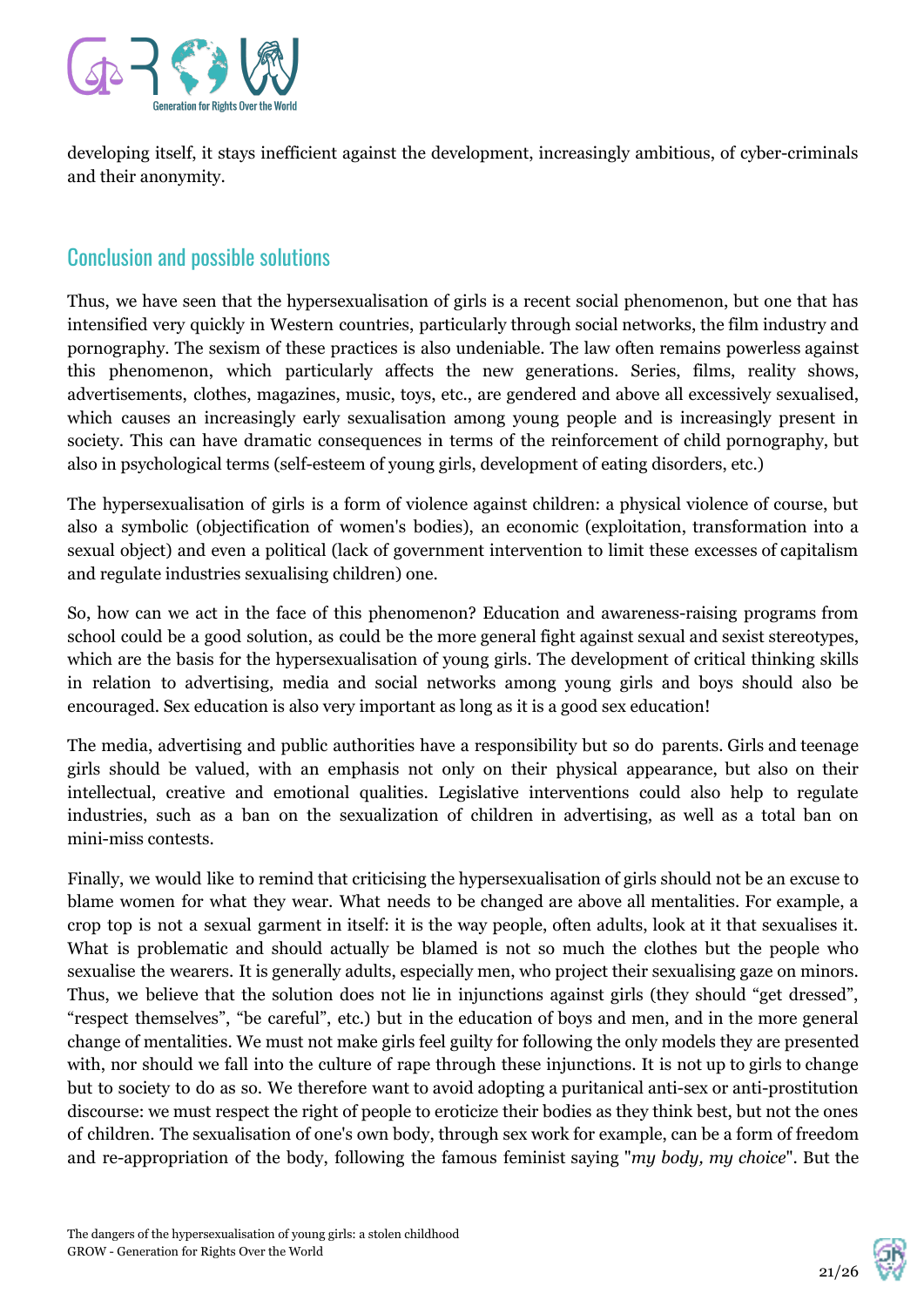

situation is different in the case of minors, for whom it is not a question of *empowerment* but a form of violence, and even child pornography.

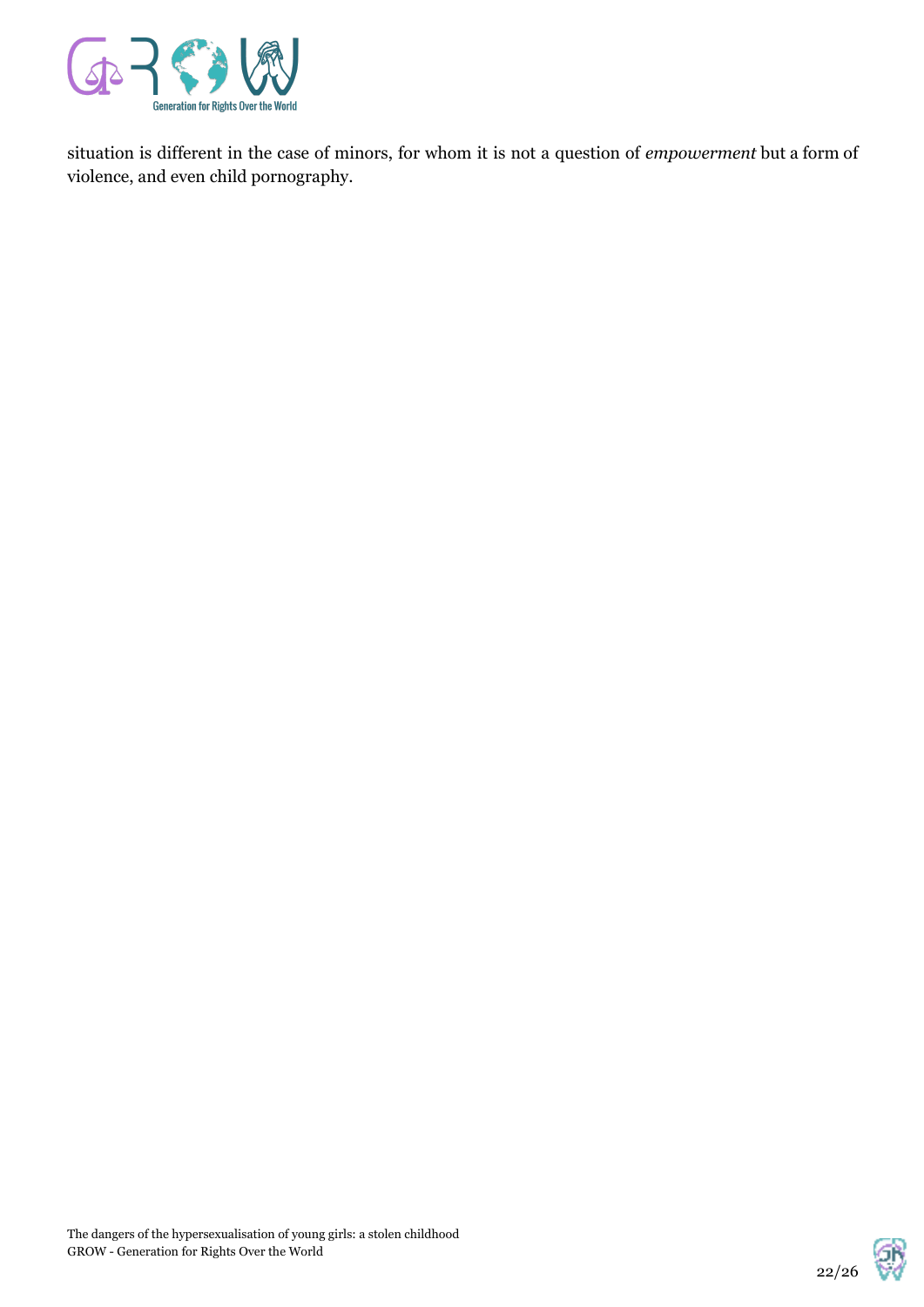

# **REFERENCES**

BERGÉ, J. & DIBB, M. (1972). *Ways of seeing.* Londres. Éd. BBC Enterprises.

CHOLLET, M. (2012) *Beauté fatale: Les nouveaux visages d'une aliénation féminine*. Paris. Éd. Zones.

POIRIER, L. & GARON, J. (2009) *Hypersexualisation ? Guide pratique d'information et d'action*. CALACS de Rimouski. [online]. Available at:

[http://www.rqcalacs.qc.ca/publicfiles/volume\\_final.pdf.](http://www.rqcalacs.qc.ca/publicfiles/volume_final.pdf)

POULAIN, R. (2009). *Sexualisation précoce et sexualité*. Paris. Éd. La Dispute.

RUDDER, C. (2014). *Dataclysm: Who We Are (When We Think No One's Looking*).

WOLF, N. (1991). *The Beauty Myth: How Images of Beauty Are Used against Women*. Londres. Éd. Vintage.

BISSONNETTE, S. (2007). Sexy inc. Nos enfants sous influence. *Of ice national du film du Canada*. [online] Available at: [http://www.onf.ca/film/sexy\\_inc\\_nos\\_enfants\\_sous\\_influence/](http://www.onf.ca/film/sexy_inc_nos_enfants_sous_influence/) [Accessed 26 Oct. 2020].

BLOCH, C. (2015). Une artiste désexualise les poupées Bratz. *Konbini.* [online] 18 feb. Available at: <https://www.konbini.com/fr/tendances-2/elle-desexualise-poupees-bratz/> [Accessed 01 Nov. 2020].

BORDAGES, A. (2020). « Mignonnes » pointe du doigt l'impossible combat contre la sexualisation des jeunes filles. *Slate*. [online] 24 Aug. Available at:

[http://www.slate.fr/story/194262/cinema-mignonnes-cuties-maimouna-doucoure-sexualisation-jeunes](http://www.slate.fr/story/194262/cinema-mignonnes-cuties-maimouna-doucoure-sexualisation-jeunes-filles-passage-enfance-adolescence)[filles-passage-enfance-adolescence](http://www.slate.fr/story/194262/cinema-mignonnes-cuties-maimouna-doucoure-sexualisation-jeunes-filles-passage-enfance-adolescence) [Accessed 25 Oct. 2020].

CASTILLO, A. (2019). Avec l'âge, les hommes mûrissent, les femmes s'enlaidissent ? *TV5MONDE*. [online] 23 avr. Available at:

[https://information.tv5monde.com/terriennes/avec-l-age-les-hommes-murissent-les-femmes-s-enlaidis](https://information.tv5monde.com/terriennes/avec-l-age-les-hommes-murissent-les-femmes-s-enlaidissent-296053) [sent-296053](https://information.tv5monde.com/terriennes/avec-l-age-les-hommes-murissent-les-femmes-s-enlaidissent-296053) [Accessed 31 Oct. 2020].

DICKSON, EJ. (2020). How Are TikTok Trends Ending Up on Pornhub? *Rollingstones.com* [online] 24 Sept. Available at:

[https://www.rollingstone.com/culture/culture-news/tiktok-dance-pornhub-nonconsensual-porn-10647](https://www.rollingstone.com/culture/culture-news/tiktok-dance-pornhub-nonconsensual-porn-1064794/) [94/](https://www.rollingstone.com/culture/culture-news/tiktok-dance-pornhub-nonconsensual-porn-1064794/) [Accessed 21 Oct. 2020]

FRIEDMANN, C. (2020). Hypersexualisation des petites filles : "On est dans le tabou permanent". *Madame Figaro*. [online] 15 Sept. Available at:

[https://madame.lefigaro.fr/societe/hypersexualisation-des-petites-filles-on-est-dans-le-tabou-permane](https://madame.lefigaro.fr/societe/hypersexualisation-des-petites-filles-on-est-dans-le-tabou-permanent-210820-182052) [nt-210820-182052](https://madame.lefigaro.fr/societe/hypersexualisation-des-petites-filles-on-est-dans-le-tabou-permanent-210820-182052) [Accessed 27 Oct. 2020].

GAUER, P. (2019). La dangereuse hypersexualisation des jeunes en ligne - Dossier. *Premierepluie.com.* [online] 1 Apr. Available at:

<https://premierepluie.com/2019/04/01/dossiers/>. [Accessed 3 Oct. 2020].

GRANT, H. (2020). World's biggest porn site under fire over rape and abuse videos. *Theguardian.com.* [online] 9 Mar. Available at:

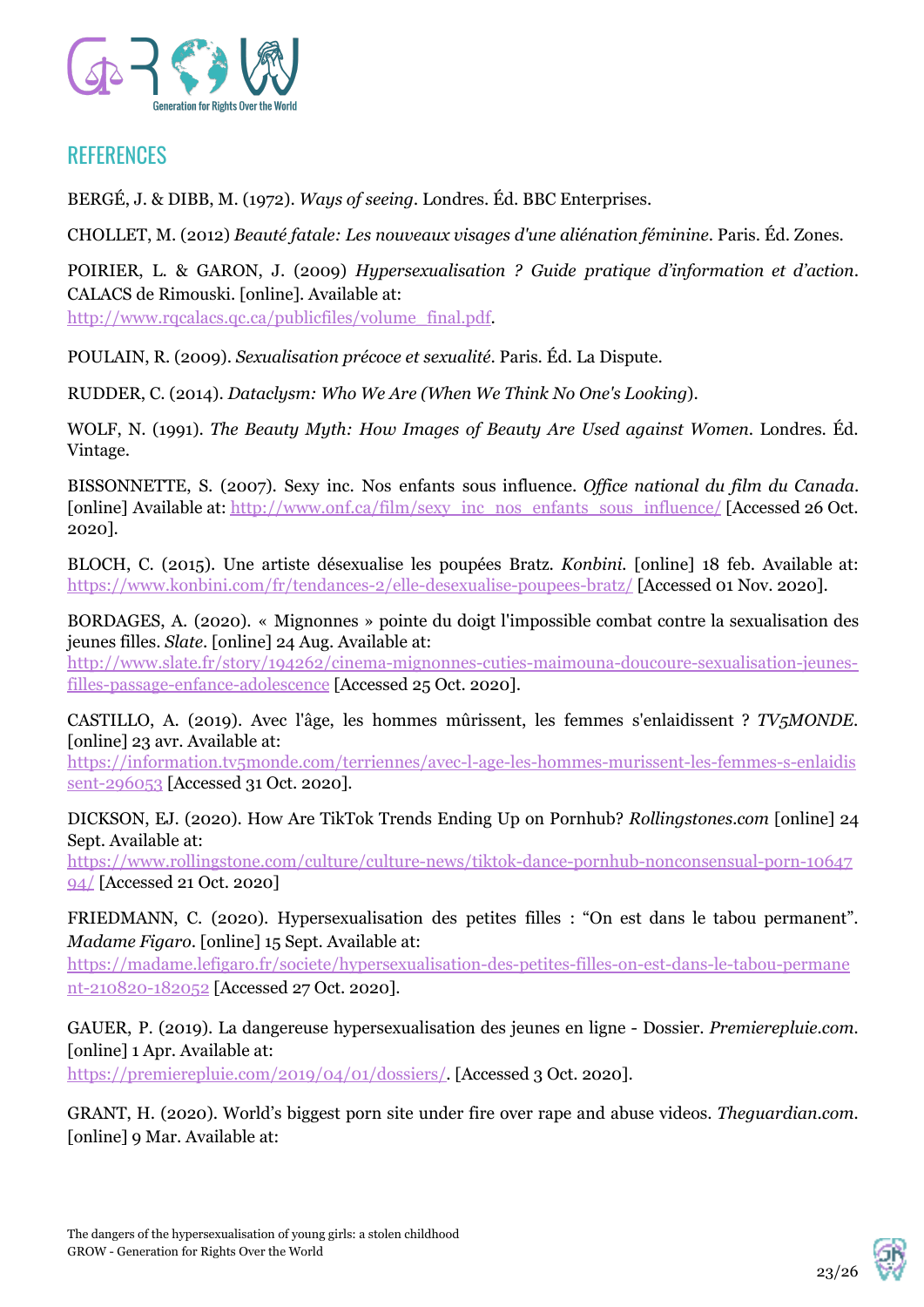

[https://www.theguardian.com/global-development/2020/mar/09/worlds-biggest-porn-site-under-fire](https://www.theguardian.com/global-development/2020/mar/09/worlds-biggest-porn-site-under-fire-over-videos-pornhub)[over-videos-pornhub](https://www.theguardian.com/global-development/2020/mar/09/worlds-biggest-porn-site-under-fire-over-videos-pornhub) [Accessed: 19 Oct. 2020].

HARRISON, C. (2018). What Is Diet Culture? *Christyharrison.com.* [online] 10 Aug. Available at: <https://christyharrison.com/blog/what-is-diet-culture> [Accessed 27 Oct. 2020].

HUSTON, N. (2012). Reflets dans un œil d'homme. *Actes Sud*. May. pp. 185-194.

JOUANNO, C. (2012). Contre l'hypersexualisation, un nouveau combat pour l'égalité. *Vie-publique.fr.* [online] 5 Mar. Available at:

<https://www.vie-publique.fr/sites/default/files/rapport/pdf/124000122.pdf> [Accessed 29 Oct. 2020].

MIRABELLA, G. (2019). Hypersexualisation des jeunes femmes : comment y faire face ? *Respect*. [online] 6 Mar. Available at:

<https://www.respectmag.com/32206-hypersexualisation-des-jeunes-femmes-comment-y-faire-face> [Accessed 19 Oct. 2020].

MOHAN, M. (2020). "I was raped at 14, and the video ended up on a porn site". *Bbc.com.* [online] 10 Feb. Available at: <https://www.bbc.com/news/stories-51391981> [Accessed 19 Oct. 2020].

MOSS, G. (2014). Okcupid says men are most attracted to 20 year olds and here's why it totally doesn't matter. *Bustle*. [online] 16 sep. Available at:

[https://www.bustle.com/articles/40157-okcupid-says-men-are-most-attracted-to-20-year-olds-and-here](https://www.bustle.com/articles/40157-okcupid-says-men-are-most-attracted-to-20-year-olds-and-heres-why-it-totally-doesnt-matter) [s-why-it-totally-doesnt-matter](https://www.bustle.com/articles/40157-okcupid-says-men-are-most-attracted-to-20-year-olds-and-heres-why-it-totally-doesnt-matter) [Accessed 07 Nov. 2020].

MULVEY, L. (1975). Plaisir visuel et cinéma narratif. *Screen*. vol. 16, n° 3. CinémAction.

PELISSIER, P. (2012). L'hypersexualisation des jeunes filles « résultat de l'influence du porno ». *Le Monde.* [online]. 25 Mar. Available at:

[https://www.lemonde.fr/societe/article/2012/03/05/l-hypersexualisation-des-jeunes-filles-resultat-de-l](https://www.lemonde.fr/societe/article/2012/03/05/l-hypersexualisation-des-jeunes-filles-resultat-de-l-influence-du-porno_1652120_3224.html) [-influence-du-porno\\_1652120\\_3224.html](https://www.lemonde.fr/societe/article/2012/03/05/l-hypersexualisation-des-jeunes-filles-resultat-de-l-influence-du-porno_1652120_3224.html) [Accessed 18 Oct. 2020].

PIAT, M. (2019). TikTok : cette américaine de 13 ans a arrêté l'école pour faire de l'application son métier. *Purebreak.com.* [online] 21 Jan. Available at:

[https://www.purebreak.com/news/tiktok-cette-americaine-de-13-ans-a-arrete-l-ecole-pour-faire-de-l-a](https://www.purebreak.com/news/tiktok-cette-americaine-de-13-ans-a-arrete-l-ecole-pour-faire-de-l-appli-son-metier/168667) [ppli-son-metier/168667.](https://www.purebreak.com/news/tiktok-cette-americaine-de-13-ans-a-arrete-l-ecole-pour-faire-de-l-appli-son-metier/168667) [Accessed: 3 Nov. 2020].

PONS, J. (2019). Pourquoi le régime Weight Watchers pour enfants dérange. *In'fluence magazine*. [online] 4 sep. Available at:

<https://in-fluencemagazine.be/pourquoi-le-regime-weight-watchers-pour-enfants-derange/> [Accessed 27 Oct. 2020].

RAY, M-C. (2017). Quel est l'âge du premier rapport sexuel en France ? *Futura-sciences.com*. [online] 10 Dec. Available at:

[https://www.futura-sciences.com/sante/questions-reponses/sexualite-age-premier-rapport-sexuel-franc](https://www.futura-sciences.com/sante/questions-reponses/sexualite-age-premier-rapport-sexuel-france-8100/) [e-8100/](https://www.futura-sciences.com/sante/questions-reponses/sexualite-age-premier-rapport-sexuel-france-8100/) [Accessed: 10 Oct. 2020].

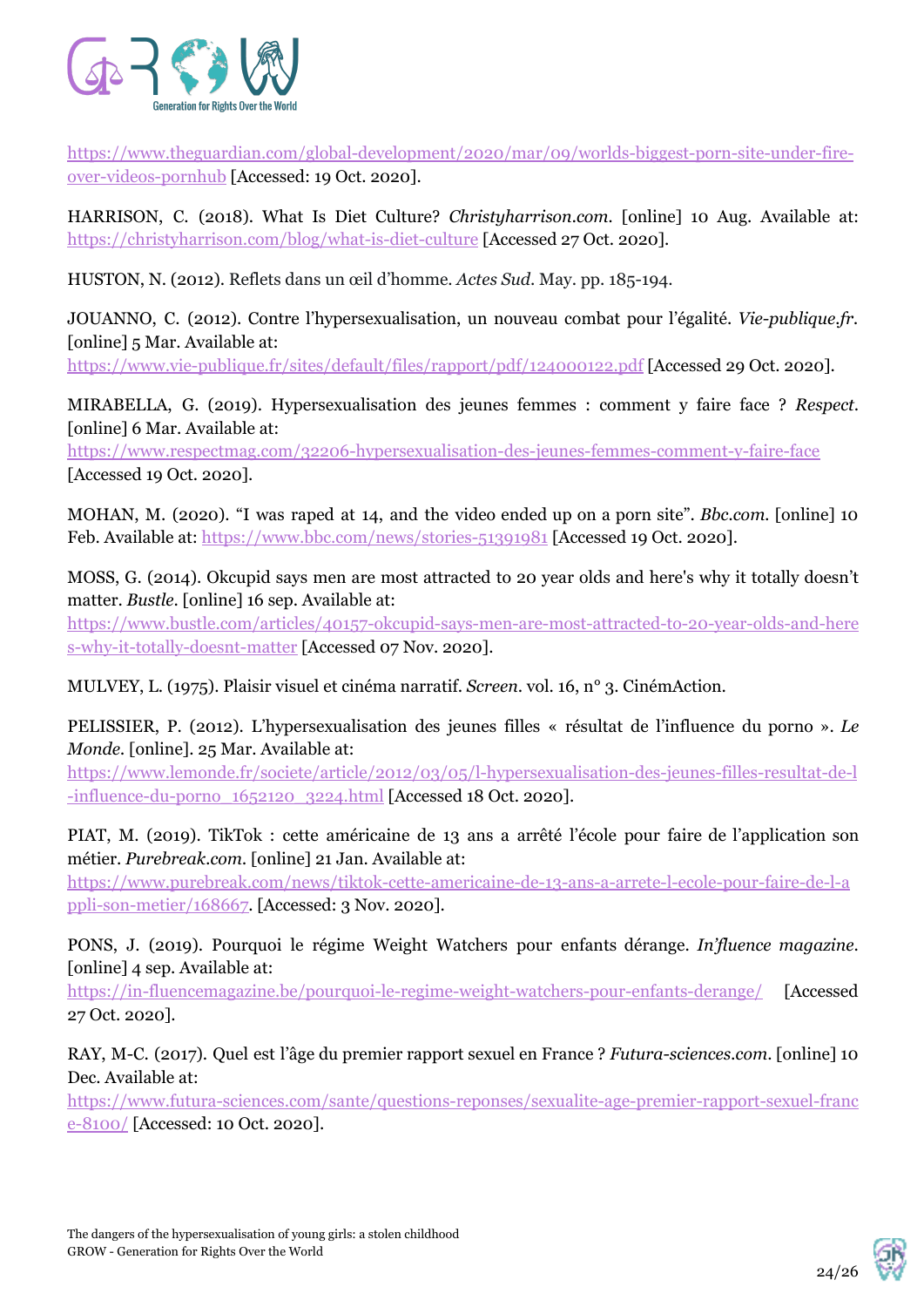

RQASF (n.d). Et alors, y a-t-il du mal à vendre du rêve ? La face cachée de la marchandisation du corps des femmes. *Les dessous de la beauté*. [online] Available at : <http://rqasf.qc.ca/blogue/vendre-du-reve> [Accessed 31 Oct. 2020].

VECRIN, A. (2020). #14 septembre : « Derrière la règle floue de la tenue normale, se cachent les discriminations ». *Libération*. [online] 19 sep. Available at :

[https://www.liberation.fr/debats/2020/09/19/14-septembre-derriere-la-regle-floue-de-la-tenue-normal](https://www.liberation.fr/debats/2020/09/19/14-septembre-derriere-la-regle-floue-de-la-tenue-normale-se-cachent-les-discriminations_1799917) [e-se-cachent-les-discriminations\\_1799917](https://www.liberation.fr/debats/2020/09/19/14-septembre-derriere-la-regle-floue-de-la-tenue-normale-se-cachent-les-discriminations_1799917) [Accessed 31 Oct. 2020].

WALLON, V. (2016). La pédophilie sur Internet se développe rapidement. *Radio-canada.ca.* [online] 11 Aug. Available at:

<https://ici.radio-canada.ca/nouvelle/797139/pedophilie-internet-en-hausse> [Accessed 8 Nov. 2020].

N.D (2012). Concours de Mini-Miss : à la frontière de la maltraitance psychologique ? *L'OBS*. [online] 03 mars. Available at:

[http://leplus.nouvelobs.com/contribution/331269-concours-de-mini-miss-a-la-frontiere-de-la-maltraita](http://leplus.nouvelobs.com/contribution/331269-concours-de-mini-miss-a-la-frontiere-de-la-maltraitance-psychologique.html) [nce-psychologique.html](http://leplus.nouvelobs.com/contribution/331269-concours-de-mini-miss-a-la-frontiere-de-la-maltraitance-psychologique.html) [Accessed 01 Nov. 2020].

N.D (2014). Concours de «mini-miss» : l'Assemblée vote l'interdiction aux moins de 13 ans. *Libération*. [online] 24 jan. Available at:

[https://www.liberation.fr/societe/2014/01/24/concours-de-mini-miss-l-assemblee-vote-l-interdiction-a](https://www.liberation.fr/societe/2014/01/24/concours-de-mini-miss-l-assemblee-vote-l-interdiction-aux-moins-de-13-ans_975314) [ux-moins-de-13-ans\\_975314](https://www.liberation.fr/societe/2014/01/24/concours-de-mini-miss-l-assemblee-vote-l-interdiction-aux-moins-de-13-ans_975314) [Accessed 07 Nov. 2020].

N.D (n.d). Hypersexualisation des jeunes filles : un phénomène social toujours préoccupant ? *Centre de documentation sur l'éducation des adultes et la condition féminine (CDEACF).* [online]. Available at: <http://cdeacf.ca/dossier/dossier-special-lhypersexualisation-jeunes-filles-phenomene> [Accessed 19 Oct. 2020].

N.D (2012). Un rapport s'inquiète de l'hypersexualisation des enfants. *Le Monde*. [online] 25 mars. Available at:

[https://www.lemonde.fr/societe/article/2012/03/05/un-rapport-s-inquiete-de-l-hypersexualisation-des](https://www.lemonde.fr/societe/article/2012/03/05/un-rapport-s-inquiete-de-l-hypersexualisation-des-enfants_1651768_3224.html) -enfants 1651768 3224.html [Accessed 20 Oct. 2020].

N.D (2019). Yann Moix avoue être "incapable d'aimer une femme de 50 ans", des personnalités lui répondent. *Sudouest.fr*. [online] 07 jan. Available at:

[https://www.sudouest.fr/2019/01/07/yann-moix-avoue-etre-incapable-d-aime-une-femme-de-50-ans-d](https://www.sudouest.fr/2019/01/07/yann-moix-avoue-etre-incapable-d-aime-une-femme-de-50-ans-des-personnalites-lui-repondent-5711699-5458.php) [es-personnalites-lui-repondent-5711699-5458.php](https://www.sudouest.fr/2019/01/07/yann-moix-avoue-etre-incapable-d-aime-une-femme-de-50-ans-des-personnalites-lui-repondent-5711699-5458.php) [Accessed 07 Nov. 2020].

AllyFantaisies (2020). La nymphoplastie : Expérience, douleur, prix... *Youtube*. Available at: <https://youtu.be/3g5UnPHGpT4> [Accessed 05 Nov. 2020].

American Psychological Association. (2007). Report of the APA Task Force on the Sexualisation of Girls. *Apa.org*. [online] Available at:

<https://www.apa.org/pi/women/programs/girls/report-summary.pdf> [Accessed 27 Oct. 2020].

Clarinette. (2020). Représenter la sexualité des adolescentes à l'écran. *Youtube*. Available at: [https://www.youtube.com/watch?v=PfCunHSJmmA&ab\\_channel=clarinette](https://www.youtube.com/watch?v=PfCunHSJmmA&ab_channel=clarinette) [Accessed 01 Nov. 2020].